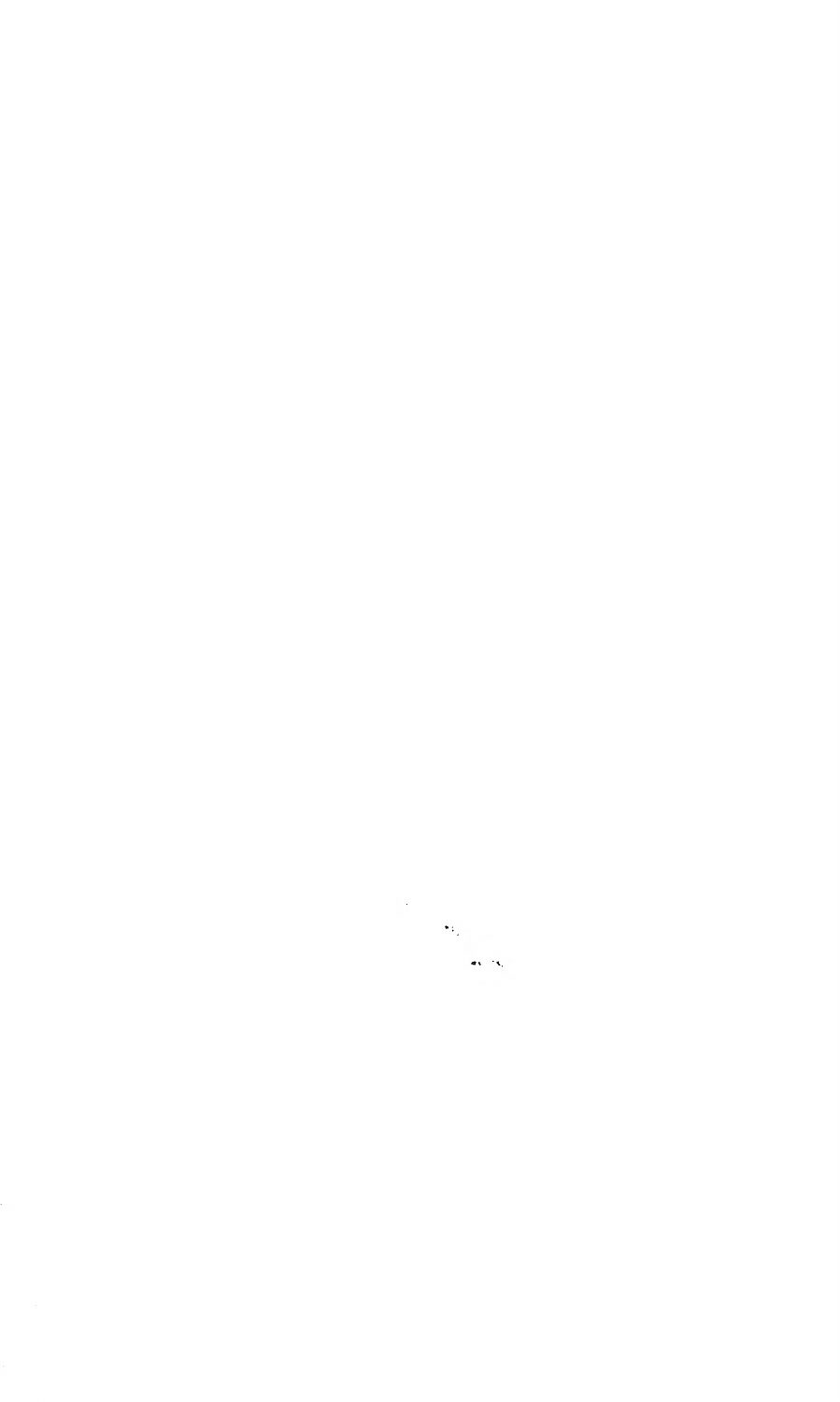# Votes for State Committee — Continued

| <b>Second Essex</b><br>District                                                                                                                                                                                                                                                                                                                                                                                                                                                                | Robert Bowes<br>of Salem                                                                        | All Others                                                                          | <b>Blanks</b>                                                                                  | Total Votes Cast                                                                                  |
|------------------------------------------------------------------------------------------------------------------------------------------------------------------------------------------------------------------------------------------------------------------------------------------------------------------------------------------------------------------------------------------------------------------------------------------------------------------------------------------------|-------------------------------------------------------------------------------------------------|-------------------------------------------------------------------------------------|------------------------------------------------------------------------------------------------|---------------------------------------------------------------------------------------------------|
| <b>BEVERLY</b><br>an an<br>v.<br>à.<br>DANVERS:<br>Precincts 1, 2, 3, 5, 7                                                                                                                                                                                                                                                                                                                                                                                                                     | 2128<br>1047                                                                                    |                                                                                     | 1994<br>627                                                                                    | 4122<br>1674                                                                                      |
| PEABODY<br><b>SALEM</b><br>Totals                                                                                                                                                                                                                                                                                                                                                                                                                                                              | 3332<br>3672<br>10179                                                                           | $\frac{7}{12}$                                                                      | 3239<br>2454<br>8314                                                                           | 6578<br>6131<br>18505                                                                             |
| <b>Third Essex</b><br>District                                                                                                                                                                                                                                                                                                                                                                                                                                                                 | Francis Bevilacqua<br>of Haverhill                                                              | $\rightarrow$ $\sim$  All Others                                                    | Blanks                                                                                         | Total Votes Cast                                                                                  |
| Amesbury<br>Groveland<br><b>HAVERHILL</b><br>and the company of the company of the company of the company of the company of the company of the company of the<br>Merrimac<br>$\sim$<br>للمناصب المتناول<br>Methuen<br>a con<br>$\sim$ $\sim$<br>NEWBURYPORT<br>$\sim$<br>$\sim$<br>North Andover<br>$\sim$<br>$\sim$<br>Salisbury<br>West Newbury<br>$\sim$<br>Totals                                                                                                                          | 436<br>306<br>1938<br>148<br>3100<br>684<br>1293<br>243<br>121<br>8269                          | $\frac{1}{4}$<br>$\overline{7}$                                                     | 492<br>147<br>1389<br>115<br>1838<br>644<br>877<br>187<br>94<br>5783                           | 930<br>454<br>3327<br>263<br>4942<br>1328<br>2170<br>430<br>215<br>14059                          |
| <b>First Essex</b><br>and Middlesex<br><b>District</b>                                                                                                                                                                                                                                                                                                                                                                                                                                         | 5.<br>William S. Wasserman,<br>Ipswich<br>of                                                    | All Others                                                                          | Blanks                                                                                         | Total Votes Cast                                                                                  |
| ANDOVER:<br>Precincts 5 and 6<br>Boxford<br>                                                                                                                                                                                                                                                                                                                                                                                                                                                   | 601<br>176                                                                                      |                                                                                     | 423<br>150                                                                                     | 1024<br>326                                                                                       |
| DANVERS:<br>Precincts 4, 6 and 8<br>The community of the community and community<br>$Essex$ .<br>Georgetown<br><b>GLOUCESTER</b><br>Hamilton<br>$\frac{1}{2}$<br>Ipswich<br>Manchester<br>Middleton<br>والمستنبذة<br>a continuous<br>and company<br>Newbury.<br>$\sim$<br>and the company company and<br>and an international com-<br>North Reading<br>a constitution and the state of all<br>Reading<br>$\alpha$<br>Rockport<br>$\sim$ $\sim$ $\sim$<br>Rowley<br>Topsfield<br>$\bar{\alpha}$ | 487<br>108<br>273<br>963<br>334<br>669<br>352<br>229<br>193<br>711<br>1726<br>396<br>165<br>297 | $\frac{1}{1}$ $\frac{1}{1}$ $\frac{1}{1}$ $\frac{1}{1}$ $\frac{1}{1}$ $\frac{1}{1}$ | 328<br>92<br>163<br>1103<br>259<br>330<br>208<br>175<br>165<br>584<br>1131<br>276<br>93<br>185 | 815<br>200<br>436<br>2066<br>593<br>999<br>560<br>404<br>358<br>1295<br>2857<br>673<br>258<br>482 |
| Wenham<br>Colorado<br>Totals                                                                                                                                                                                                                                                                                                                                                                                                                                                                   | 189<br>7869                                                                                     | $\mathbf{1}$                                                                        | 133<br>5798                                                                                    | 322<br>13668                                                                                      |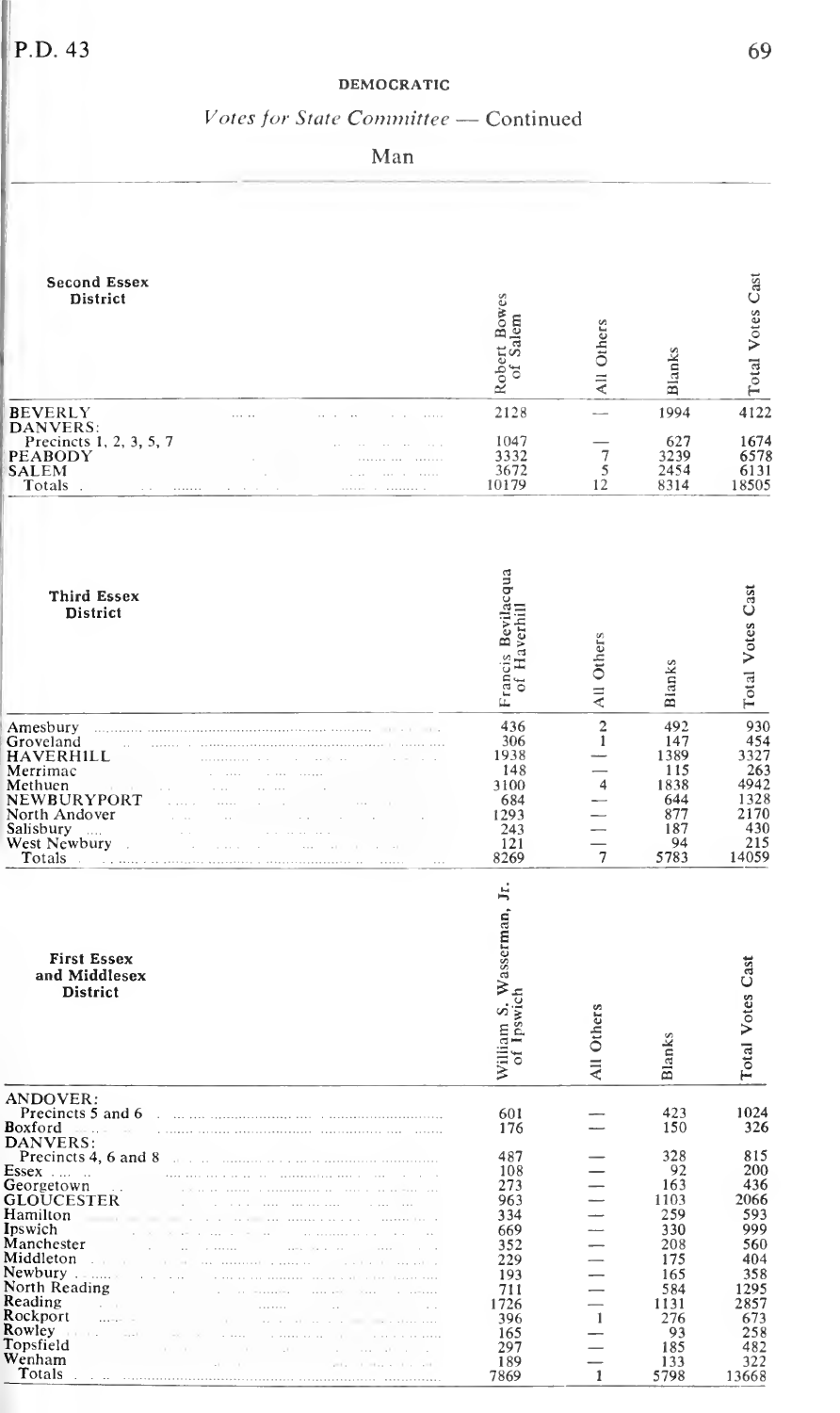### Votes for State Committee — Continued

| <b>Second Essex</b><br>and Middlesex<br><b>District</b>                                                                                                                                                                                                                                                                                                                                                                                                                                                                                                                                                                                                                                                                                                                                                                                                                                   | Martin J. Shannon, Jr.<br>of Lawrence                                                                                                                                                                                                                                                       | All Others                                  | Blanks                                                                                                                                                                                                                                                                    | Total Votes Cast                                                                                                                                                                                                                                                                                                      |
|-------------------------------------------------------------------------------------------------------------------------------------------------------------------------------------------------------------------------------------------------------------------------------------------------------------------------------------------------------------------------------------------------------------------------------------------------------------------------------------------------------------------------------------------------------------------------------------------------------------------------------------------------------------------------------------------------------------------------------------------------------------------------------------------------------------------------------------------------------------------------------------------|---------------------------------------------------------------------------------------------------------------------------------------------------------------------------------------------------------------------------------------------------------------------------------------------|---------------------------------------------|---------------------------------------------------------------------------------------------------------------------------------------------------------------------------------------------------------------------------------------------------------------------------|-----------------------------------------------------------------------------------------------------------------------------------------------------------------------------------------------------------------------------------------------------------------------------------------------------------------------|
| ANDOVER:<br>Precincts 1, 2, 3, 4<br>Billerica<br>LAWRENCE<br>Tewksbury<br>Totals                                                                                                                                                                                                                                                                                                                                                                                                                                                                                                                                                                                                                                                                                                                                                                                                          | 1230<br>2313<br>6756<br>1939<br>12238                                                                                                                                                                                                                                                       | $\mathbf{1}$<br>$\frac{4}{7}$               | 763<br>1650<br>3173<br>1092<br>6678                                                                                                                                                                                                                                       | 1993<br>3964<br>9933<br>3033<br>18923                                                                                                                                                                                                                                                                                 |
| Franklin, Hampshire<br>and Hampden<br>District                                                                                                                                                                                                                                                                                                                                                                                                                                                                                                                                                                                                                                                                                                                                                                                                                                            | Phillip L. Sullivan<br>Northampton<br>ð                                                                                                                                                                                                                                                     | All Others                                  | Blanks                                                                                                                                                                                                                                                                    | Total Votes Cast                                                                                                                                                                                                                                                                                                      |
| Bernardston<br>Buckland<br>and the same communication of the community<br>and a company of the<br>Charlemont<br>$\label{eq:1} \begin{aligned} \mathcal{L}_{\text{max}}(\mathcal{L}_{\text{max}}) & = \mathcal{L}_{\text{max}}(\mathcal{L}_{\text{max}}) \end{aligned}$<br>a an an an an ainmeil<br>Chester<br>$\cdots$<br>Chesterfield<br>and community<br>Colrain<br>Conway<br>Cummington<br>$\sim$<br><b>CONTRACTOR</b><br>Deerfield<br>$\sim$<br>Easthampton<br>and a surface dealer<br>÷.<br>Erving<br>$\sim$<br>and the same<br>Gill<br>Goshen<br>Granby<br>Greenfield<br>Hadley<br>Hatfield<br>Hawley<br>Heath<br>Leverett<br>Leyden<br>Middlefield<br>Monroe<br>Montague<br>NORTHAMPTON<br>Northfield<br>Pelham<br>Plainfield<br>×<br>Rowe<br>x<br>Shelburne<br>Shutesbury<br>South Hadley<br>Sunderland<br>Warwick<br>Wendell<br>Whately<br>Williamsburg<br>Worthington<br>Totals | 914<br>$\frac{69}{58}$<br>65<br>29<br>59<br>47<br>57<br>56<br>36<br>286<br>1021<br>73<br>73<br>27<br>275<br>497<br>376<br>314<br>21<br>$\overline{21}$<br>120<br>15<br>28<br>23<br>479<br>2691<br>124<br>102<br>14<br>25<br>91<br>85<br>1554<br>223<br>42<br>41<br>81<br>129<br>56<br>10297 | $\overline{\mathbf{3}}$<br>$\boldsymbol{8}$ | 3386<br>71<br>31<br>64<br>36<br>54<br>26<br>$\frac{38}{79}$<br>21<br>201<br>589<br>33<br>44<br>27<br>301<br>697<br>274<br>176<br>18<br>103<br>11<br>17<br>7<br>253<br>1895<br>$\frac{66}{72}$<br>8<br>13<br>56<br>89<br>790<br>159<br>21<br>47<br>67<br>108<br>34<br>9982 | 4303<br>140<br>$\frac{89}{129}$<br>$\frac{65}{113}$<br>$\frac{73}{95}$<br>$\frac{95}{135}$<br>$\frac{487}{1611}$<br>106<br>118<br>54<br>576<br>1194<br>650<br>490<br>21<br>39<br>223<br>26<br>45<br>30<br>732<br>4586<br>190<br>174<br>22<br>38<br>147<br>174<br>2346<br>383<br>63<br>88<br>148<br>237<br>90<br>20287 |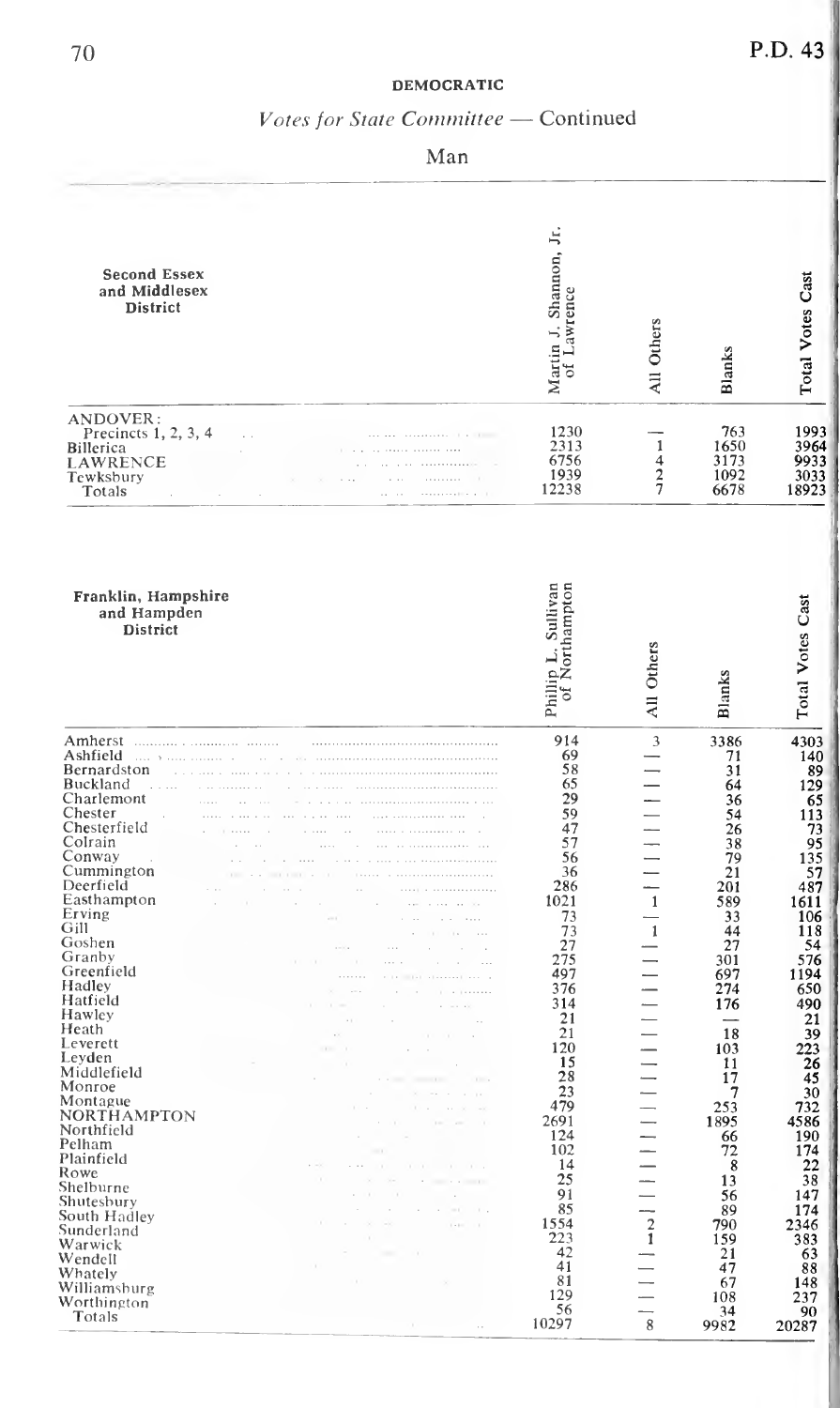#### Votes for State Committee — Continued

| Hampden<br>District                                                                                                                                                                                                                                                        |                                                                                                             | Theodore E. Dimauro<br>Springfield<br>ð                                                                                | All Others                     | Blanks                                                                                                                                     | Total Votes Cast                                                                                                                                        |
|----------------------------------------------------------------------------------------------------------------------------------------------------------------------------------------------------------------------------------------------------------------------------|-------------------------------------------------------------------------------------------------------------|------------------------------------------------------------------------------------------------------------------------|--------------------------------|--------------------------------------------------------------------------------------------------------------------------------------------|---------------------------------------------------------------------------------------------------------------------------------------------------------|
| Ludlow                                                                                                                                                                                                                                                                     |                                                                                                             | 2394                                                                                                                   |                                | 1171                                                                                                                                       | 3565                                                                                                                                                    |
| SPRINGFIELD:<br>Wards 2, 4, 5, 7, 8<br>Totals<br>and a manager                                                                                                                                                                                                             |                                                                                                             | 6797<br>9191                                                                                                           |                                | 8420<br>9591                                                                                                                               | 15217<br>18782                                                                                                                                          |
| Hampden and<br><b>Berkshire</b><br><b>District</b>                                                                                                                                                                                                                         | ω<br>Edward F. Boyl<br>Westfield<br>á                                                                       | Alan D. Sisitsky<br>of Springfield                                                                                     | All Others                     | Blanks                                                                                                                                     | Total Votes Cast                                                                                                                                        |
| Agawam<br>Blandford<br>a signor's common communication<br>Egremont<br>Longmeadow<br>Monterey<br>Otis<br>$\sim$<br>Russell<br>Sandisfield<br>Sheffield<br>Southwick<br>SPRINGFIELD:<br>Wards 3 & 6<br>Tolland<br>W. Springfield<br>WESTFIELD:<br>Wards 2, 3, 4, 5<br>Totals | 460<br>$\frac{15}{7}$<br>21<br>342<br>19<br>ì<br>13<br>5<br>18<br>10<br>14<br>134<br>358<br>4<br>430<br>951 | 1616<br>47<br>39<br>50<br>1620<br>77<br>39<br>$\frac{24}{53}$<br>36<br>95<br>393<br>1583<br>13<br>1560<br>1285<br>8530 | -----------                    | 797<br>5<br>5<br>12<br>$\frac{145}{25}$<br>10<br>13<br>5<br>$\overline{\mathbf{5}}$<br>$\frac{25}{38}$<br>1445<br>5<br>1280<br>208<br>4023 | 2873<br>$^{67}_{51}$<br>83<br>2107<br>121<br>1<br>$\frac{62}{42}$<br>$\frac{42}{51}$<br>$\frac{134}{565}$<br>3386<br>$\frac{22}{3270}$<br>2444<br>15355 |
| a contractor<br>Hampden and<br>Hampshire<br>District                                                                                                                                                                                                                       | 2802                                                                                                        | Gerald W. Stadnicki<br>of Chicope                                                                                      | All Others                     | Blanks                                                                                                                                     | Total Votes Cast                                                                                                                                        |
| <b>CHICOPEE</b><br>Huntington<br>Montgomery<br>a con comparativa de la caractería de la caractería de la caractería de la caractería de la caractería de la c<br>Southampton<br>contractor and an                                                                          |                                                                                                             | 6601<br>1429<br>68<br>30<br>213                                                                                        | 3                              | 3188<br>5179<br>65<br>14<br>133                                                                                                            | 9792<br>6608<br>133<br>44<br>346                                                                                                                        |
| SPRINGFIELD:<br>Ward 1<br>WESTFIELD:                                                                                                                                                                                                                                       |                                                                                                             | 112                                                                                                                    |                                | 450                                                                                                                                        | 562                                                                                                                                                     |
| Ward 1<br>Westhampton<br>Totals                                                                                                                                                                                                                                            |                                                                                                             | 656<br>49<br>9158                                                                                                      | $\mathbf{1}$<br>$\overline{4}$ | 511<br>39<br>9579                                                                                                                          | 1168<br>$\frac{88}{18741}$                                                                                                                              |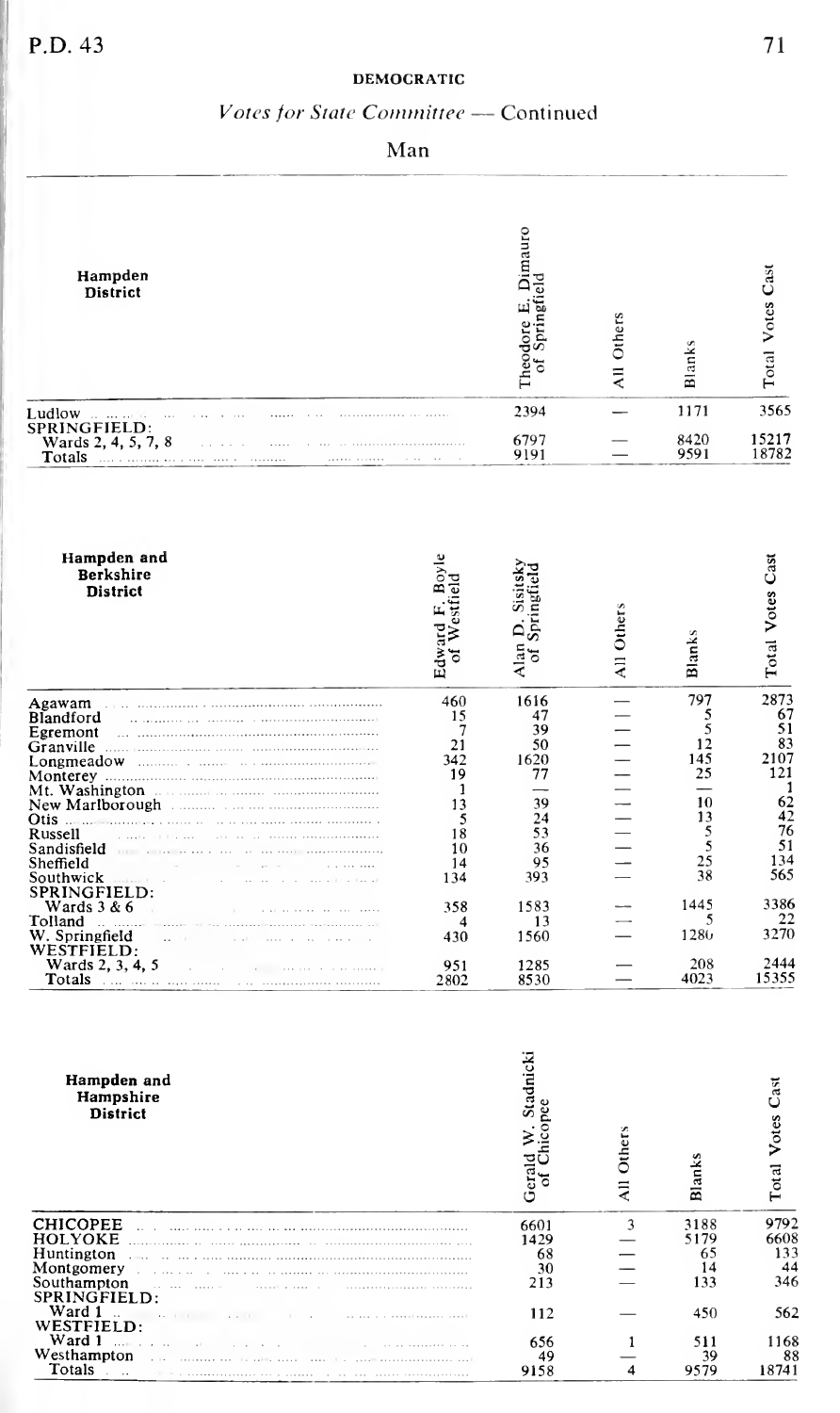# Votes for State Committee — Continued

| <b>First Middlesex</b><br><b>District</b>                                                                                   | John P. Slavin<br>of Lowell                                                  | Mark E. Goldman<br>of Lowell                                                                       | James D. Pitts, III<br>of Groton                                 | Samuel S. Pollard<br>of Lowell                                                                             | All Others                    | Blanks                                                                  | Total Votes Cast                                                                |
|-----------------------------------------------------------------------------------------------------------------------------|------------------------------------------------------------------------------|----------------------------------------------------------------------------------------------------|------------------------------------------------------------------|------------------------------------------------------------------------------------------------------------|-------------------------------|-------------------------------------------------------------------------|---------------------------------------------------------------------------------|
| LOWELL<br>Pepperell<br>Townsend<br>Tyngsborough<br>$\begin{array}{c}\n\text{ough} \\ \text{one} \\ \end{array}$<br>Westford | 22<br>766<br>19<br>24<br>3469<br>106<br>26<br>$\overline{97}$<br>210<br>4739 | 10<br>241<br>$\overline{7}$<br>12<br>1223<br>$\overline{40}$<br>21<br>36<br>$\frac{1}{79}$<br>1669 | 87<br>238<br>46<br>398<br>591<br>361<br>223<br>85<br>412<br>2441 | $\begin{array}{r} 22 \\ 1502 \\ 29 \\ 57 \\ 5755 \\ 125 \\ 125 \\ \end{array}$<br>40<br>200<br>441<br>8171 | $\frac{1}{1}$<br>$\mathbf{1}$ | 46<br>440<br>$\frac{19}{77}$<br>1246<br>172<br>107<br>71<br>331<br>2509 | 187<br>3187<br>120<br>$\frac{568}{12285}$<br>804<br>417<br>489<br>1473<br>19530 |
| <b>Second Middlesex</b><br>District                                                                                         | of Somerville<br>Vincent J. Piro                                             | Charles Leo Buckley<br>of Somerville                                                               | John J. Buckley<br>of Medford                                    | Albert J. Onessimo<br>of Somerville                                                                        | All Others                    | Blanks                                                                  | Total Votes Cast                                                                |
| MEDFORD:<br>Wards 1, 2, 3, 4, 5, 7<br>SOMERVILLE<br>Totals                                                                  | 2156<br>7390<br>9546                                                         | 645<br>2193<br>2838                                                                                | 3695<br>642<br>4337                                              | 539<br>677<br>1216                                                                                         | $\frac{2}{2}$                 | 1414<br>1621<br>3035                                                    | 8451<br>12523<br>20974                                                          |
| Third Middlesex<br><b>District</b>                                                                                          |                                                                              |                                                                                                    |                                                                  | Walter J. Kelliher<br>of Malden                                                                            | All Others                    | Blanks                                                                  | Total Votes Cast                                                                |
| <b>MALDEN</b><br><b>MELROSE</b><br>Stoneham<br>Wakefield<br>and an annual continuous common<br>Totals                       |                                                                              |                                                                                                    |                                                                  | 4456<br>1647<br>1648<br>2236<br>9987                                                                       | 4<br>$\frac{1}{4}$            | 3784<br>1943<br>862<br>1189<br>7778                                     | $8244$<br>3590<br>2510<br>3425<br>17769                                         |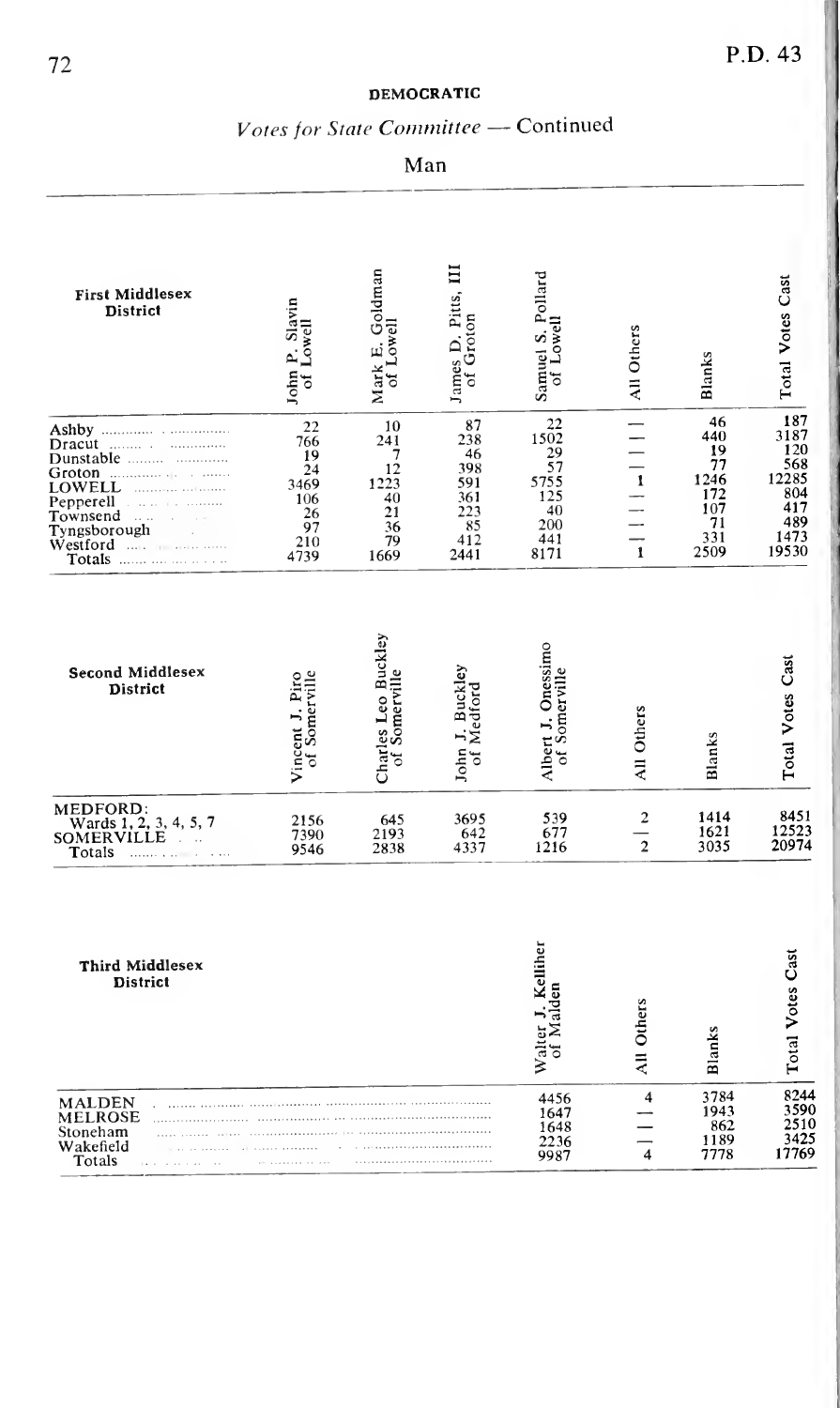# Votes for State Committee — Continued

| Fourth Middlesex<br>District                                                                                                                                                                    | John J. Bilafer<br>of Arlington    | Arlington<br>Brian Darcy<br>ð                     | All Others              | Blanks                                           | Total Votes Cast                                     |
|-------------------------------------------------------------------------------------------------------------------------------------------------------------------------------------------------|------------------------------------|---------------------------------------------------|-------------------------|--------------------------------------------------|------------------------------------------------------|
| Arlington<br>.                                                                                                                                                                                  | 5226                               | 4362                                              | 5                       | 1184                                             | 10777                                                |
| Lexington:<br>Precincts 1, 2, 3, 5                                                                                                                                                              | 573                                | 779                                               |                         | 1415                                             | 2767                                                 |
| MEDFORD:<br>Ward 6<br>Winchester<br>WOBURN<br>Totals                                                                                                                                            | 617<br>940<br>1713<br>9069         | 589<br>878<br>1346<br>7954                        | 3<br>8                  | 519<br>1153<br>2556<br>6827                      | 1725<br>2971<br>5618<br>23858                        |
| <b>Fifth Middlesex</b><br>District                                                                                                                                                              | John F. Cogan, Jr.<br>of Lexington |                                                   | All Others              | Blanks                                           | Total Votes Cast                                     |
| Bedford<br>a argumento de comunicación como comunicación                                                                                                                                        | 830                                |                                                   |                         | 823                                              | 1653                                                 |
| Belmont:<br>Precincts $2 & 3$<br>Carlisle<br>Chelmsford<br>The contract of the component component of the component of the component of the component of the component of<br>and a              | 716<br>1291<br>273<br>2396         |                                                   | 3                       | 719<br>1423<br>239<br>1387                       | 1435<br>2714<br>512<br>3786                          |
| Lexington:<br>Precincts 4, 6, 7, 8, 9<br>Lincoln<br>WALTHAM:                                                                                                                                    | 1458<br>442                        |                                                   |                         | 1869<br>515                                      | 3327<br>957                                          |
| Wards 2, 3, 4<br>$\sim$ 100<br>The contract of the contract of the contract of the contract of the contract of the contract of the contract of<br>Wilmington<br>$\sim$                          | 900<br>868<br>9174                 |                                                   | $\overline{\mathbf{3}}$ | 1444<br>1232<br>9651                             | 2344<br>2100<br>18828                                |
| <b>First Middlesex</b><br>and Norfolk<br>District                                                                                                                                               |                                    | John F. DelPrete<br>Framingham<br>ัธ              | All Others              | Blanks                                           | Total Votes Cast                                     |
| Ashland<br>Framingham<br>Franklin<br>Holliston<br>Medway<br>the contract of the contract of the contract of the contract of the contract of the contract of the contract of<br>Natick<br>Totals |                                    | 593<br>5997<br>933<br>828<br>708<br>1345<br>10404 | 3<br>$\overline{3}$     | 267<br>3009<br>751<br>504<br>457<br>2848<br>7836 | 860<br>9009<br>1684<br>1332<br>1165<br>4193<br>18243 |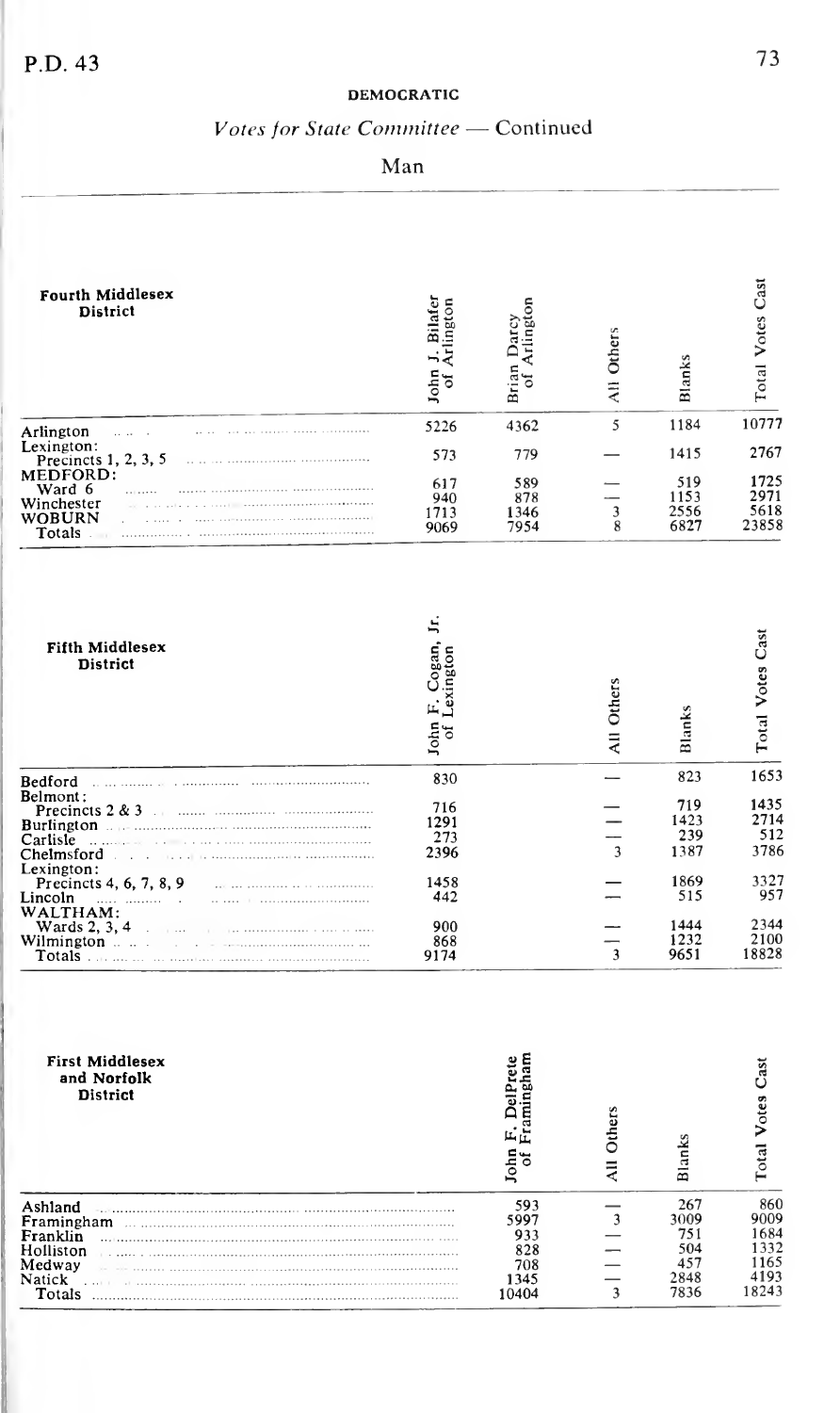# Votes for State Committee — Continued

| <b>Second Middlesex</b><br>and Norfolk<br>District                                                     |                                             |                                                         |                                                    | Arthur M. Tiernan, Jr.<br>of Needham       | All Others                   | Blanks                             | Total Votes Cast                      |
|--------------------------------------------------------------------------------------------------------|---------------------------------------------|---------------------------------------------------------|----------------------------------------------------|--------------------------------------------|------------------------------|------------------------------------|---------------------------------------|
| Dover<br>Medfield<br>and there are more to a<br>Millis<br>and a common<br>Needham<br>Sherborn          | The contract of the community and community |                                                         |                                                    | 260<br>645<br>490<br>3045<br>230           |                              | 189<br>377<br>305<br>1187<br>174   | 449<br>1022<br>795<br>4232<br>404     |
| WALTHAM:<br>Wards 1, 5, 6, 7, 8, 9<br>Wayland<br>Wellesley<br>Weston<br>Totals<br>$\ddot{\phantom{a}}$ |                                             | and the company of the<br>the control of the control of |                                                    | 991<br>1054<br>1844<br>817<br>9376         | $\bf{l}$<br>$\mathbf{1}$     | 2553<br>812<br>1597<br>666<br>7860 | 3544<br>1867<br>3441<br>1483<br>17237 |
| <b>Third Middlesex</b><br>and Norfolk<br><b>District</b>                                               | Sanford A. Kowal<br>of Newton               | John A. Businger<br>of Brookline                        | Alan S. Korman<br>of Newton                        | Leland White<br>of Newton                  | All Others                   | Blanks                             | Total Votes Cast                      |
| <b>Brookline</b><br>.<br><b>NEWTON</b><br>Totals<br>.<br>$\cdots$                                      | 583<br>3059<br>3642                         | 5572<br>1965<br>7537                                    | $\begin{array}{c} 565 \\ 2138 \\ 2703 \end{array}$ | 353<br>2391<br>2744                        |                              | 4085<br>6428<br>10513              | 11158<br>15981<br>27139               |
| Middlesex and<br><b>Suffolk District</b>                                                               |                                             |                                                         |                                                    | Charles F. Flaherty, Jr.<br>Cambridge<br>៵ | All Others                   | Blanks                             | Total Votes Cast                      |
| Belmont:<br>Precincts 1, 4, 5, 6, 7, 8                                                                 |                                             |                                                         |                                                    | 2133                                       |                              | 1641                               | 3774                                  |
| <b>BOSTON:</b><br>Ward 21, Precincts 7, 8, 9, 10, 11, 12, 13,<br>14, 15, 16, Ward 22<br>CAMBRIDGE:     |                                             | the contract of the contract of                         |                                                    | 1728                                       |                              | 6956                               | 8684                                  |
| Wards 7, 9, 10, 11<br>Watertown<br>Totals                                                              | W.                                          |                                                         |                                                    | 4472<br>3649<br>11982                      | 3<br>$\overline{\mathbf{3}}$ | 3132<br>2582<br>14311              | 7607<br>$\frac{6231}{26296}$          |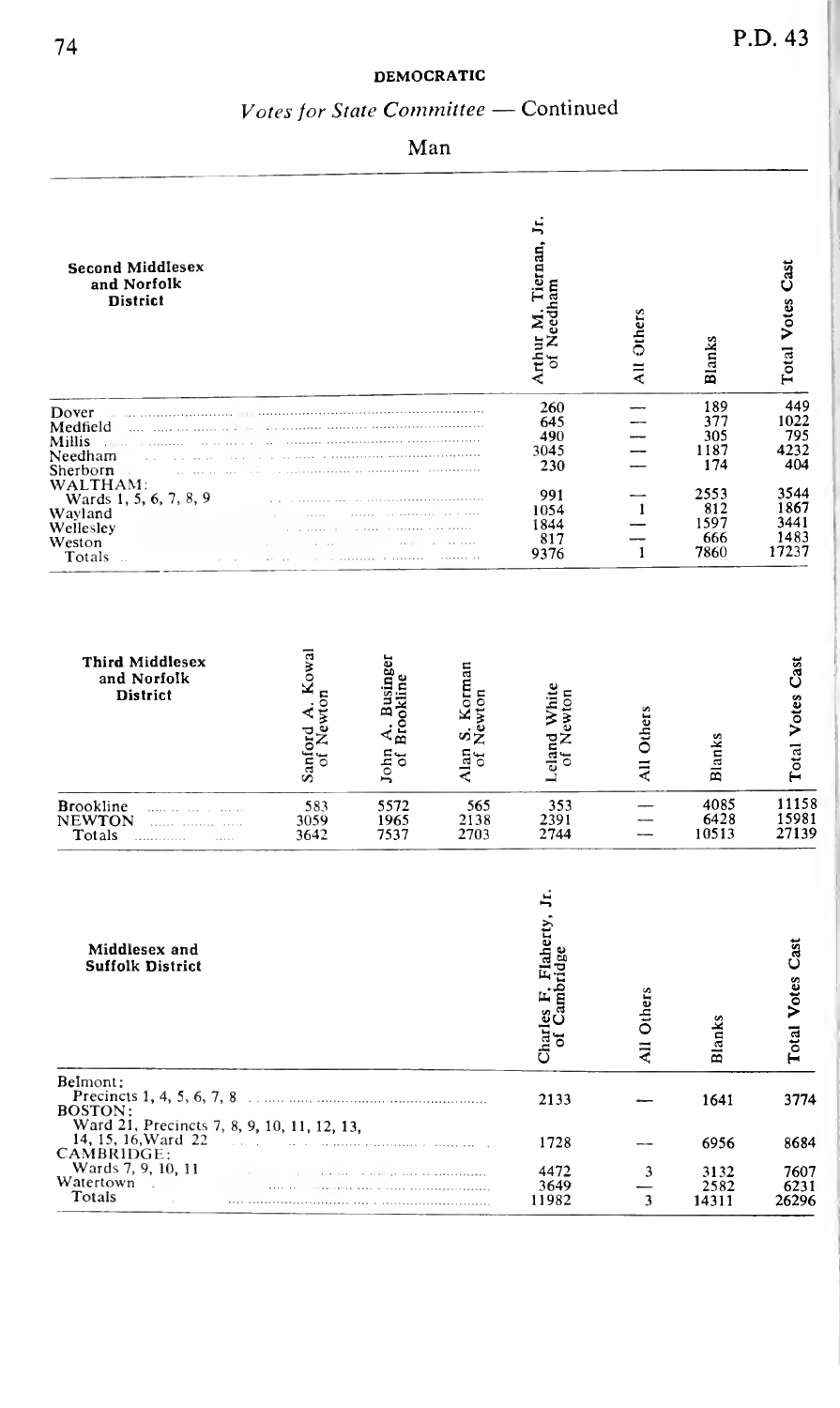### Votes for State Committee - Continued

| Middlesex and<br><b>Worcester District</b>                                                                                                                                                                   |          | Atkins<br>of Harvard<br>Chester G.                                                                                 | Hester<br>udson<br>Paul<br>đ                                                                                 | All Others     | Blanks                                                                                               | Total Votes Cast                                                                                                             |
|--------------------------------------------------------------------------------------------------------------------------------------------------------------------------------------------------------------|----------|--------------------------------------------------------------------------------------------------------------------|--------------------------------------------------------------------------------------------------------------|----------------|------------------------------------------------------------------------------------------------------|------------------------------------------------------------------------------------------------------------------------------|
| Acton<br>Ayer<br>Berlin<br>Bolton<br>Boxborough<br>Concord<br>Harvard<br>Hudson<br>Littleton<br>MARLBOROUGH<br>Maynard<br>$\mathcal{L}_{\text{max}}$<br>Northborough<br>Shirley<br>Stow<br>Sudbury<br>Totals |          | 1714<br>442<br>120<br>213<br>184<br>2195<br>419<br>697<br>540<br>2168<br>808<br>617<br>253<br>399<br>1251<br>12020 | 250<br>73<br>39<br>$\frac{42}{27}$<br>238<br>31<br>682<br>93<br>960<br>238<br>243<br>56<br>76<br>164<br>3212 | $\overline{a}$ | 192<br>76<br>8<br>22<br>34<br>379<br>39<br>103<br>59<br>377<br>120<br>171<br>53<br>38<br>457<br>2128 | 2156<br>591<br>167<br>277<br>245<br>2813<br>489<br>1483<br>692<br>3505<br>1166<br>1031<br>362<br>$\frac{513}{1872}$<br>17362 |
| Norfolk<br>District                                                                                                                                                                                          | ₹<br>ncy | intree<br>Ryan                                                                                                     | Sullivan<br>intree                                                                                           | 51             |                                                                                                      | Cast<br><b>ptes</b>                                                                                                          |

|                  | ິ<br>۰ |      |      |              |      |       |
|------------------|--------|------|------|--------------|------|-------|
| <b>Braintree</b> | 704    | 1929 | 3301 | <b>COMPO</b> | 787  | 6721  |
| Holbrook         | 533    | 409  | 536  |              | 325  | 803   |
| QUINCY           | 10397  | 1039 | 770  |              | 2886 | 16095 |
| Totals           | 11634  | 3377 | 5607 |              | 3998 | 24619 |

| Norfolk and<br>Plymouth<br>District |                                          |       | ă           | <b>Juher</b> | Blank      | āst<br>Votes<br>$1$ |
|-------------------------------------|------------------------------------------|-------|-------------|--------------|------------|---------------------|
| Cohassett                           |                                          | 1.1.1 | 609         |              | 351<br>436 | 960<br>1265         |
| Hanover                             | $\sim$<br><b>Monday College Property</b> |       | 829         |              | 751        | 2510                |
| Hingham<br>Hull                     | .                                        |       | 1759<br>869 |              | 490        | 1359                |
| $\sim$ 100 $\mu$<br>Marshfield      |                                          |       | 1640        |              | 756        | 2397                |
| Norwell                             |                                          |       | 658         |              | 444        | 1102                |
| Scituate                            |                                          |       | 1363        |              | 685        | 2049                |
|                                     |                                          |       | 6256        |              | 2264       | 8522                |
| Weymouth<br>Totals<br>1.111         |                                          |       | 13983       | 4            | 6177       | 20164               |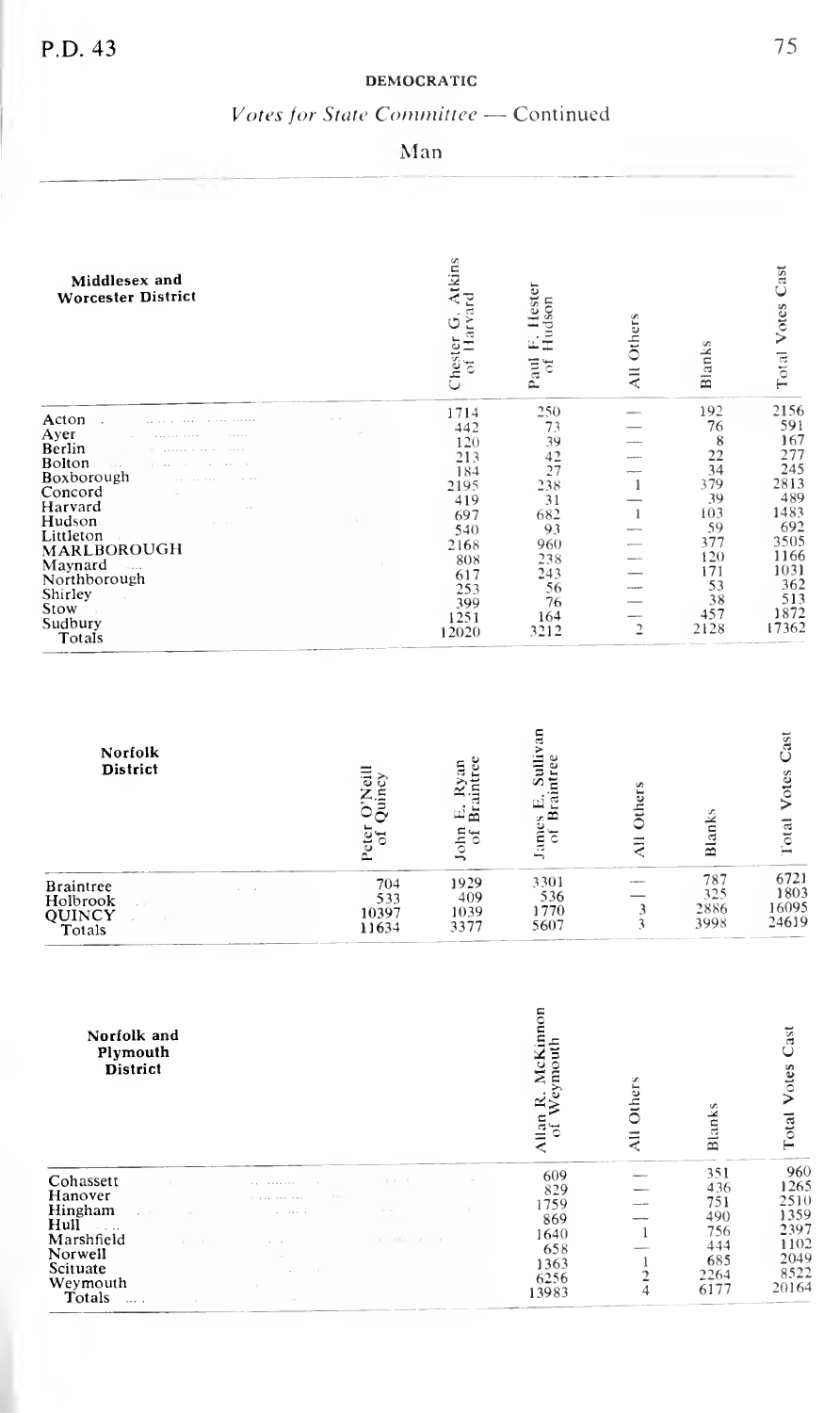# Votes for State Committee - Continued

| Norfolk and<br>Suffolk<br>District                                                                                                                                                                              | Francis G. Morrill<br>of Norwood                                               | Thomas F. Gallagher<br>of Boston                           | Joseph P. McEttrick, Jr<br>of Boston                   | Thomas M. Menino<br>of Boston                          | Thomas J. O'Connell<br>of Boston                             | Thomas A. Riolo<br>of Norwood                                      |                | All Others                                                   | Blanks                                                                                                         | Total Votes Cast                                                                                                  |
|-----------------------------------------------------------------------------------------------------------------------------------------------------------------------------------------------------------------|--------------------------------------------------------------------------------|------------------------------------------------------------|--------------------------------------------------------|--------------------------------------------------------|--------------------------------------------------------------|--------------------------------------------------------------------|----------------|--------------------------------------------------------------|----------------------------------------------------------------------------------------------------------------|-------------------------------------------------------------------------------------------------------------------|
| BOSTON:<br>Ward 18, Precincts 1,<br>4, 5, 6, 7, 8, 9, 10, 11,<br>12, 13, 14, 15, 16,<br>17, 18, 19, 20,<br>21, 22, 23<br>Canton<br>Narfolk<br>Norfolk<br>Norwood<br>Sharon<br>à,<br>Walpole<br>Totals<br>$\sim$ | 156<br>846<br>149<br>$\begin{array}{r} 1955 \\ 515 \\ 764 \\ 4385 \end{array}$ | 1474<br>$628 \over 82$<br>274<br>$\frac{486}{222}$<br>3166 | 1540<br>$\frac{311}{17}$<br>107<br>48<br>37<br>2060    | 1869<br>509<br>$\frac{22}{259}$<br>474<br>162<br>3295  | 1151<br>194<br>18<br>113<br>73<br>$\frac{76}{1625}$          | $\frac{92}{366}$<br>$\frac{56}{1755}$<br>$\frac{251}{458}$<br>2978 |                | $\begin{array}{c} \square \\ \square \\ \square \end{array}$ | $\begin{array}{c}\n 3500 \\  679 \\  \hline\n 125 \\  \hline\n 125\n \end{array}$<br>609<br>895<br>375<br>6183 | 9782<br>3533<br>469<br>469<br>5072<br>2742<br>2094<br>23692                                                       |
| Plymouth and<br>Norfolk<br>District                                                                                                                                                                             |                                                                                |                                                            | Richard C. Driscoll<br>of Brockton                     | John F. Murphy<br>of Brockton                          | Lawrence V. McCavitt<br>of Brockton                          |                                                                    | All Others     |                                                              | <b>Blanks</b>                                                                                                  | Total Votes Cast                                                                                                  |
| Abington<br>Avon<br><b>BROCKTON</b><br>alla care con control con con-<br>Rockland<br>and and and<br>ł.<br>Stoughton<br>Totals<br>$\sim 1.5$                                                                     | and a state of                                                                 |                                                            | 758<br>$\frac{310}{3337}$<br>$\frac{855}{998}$<br>6258 | 330<br>$\frac{235}{3044}$<br>$\frac{443}{834}$<br>4886 | 254<br>138<br>$\frac{130}{249}$<br>$\frac{249}{342}$<br>4973 |                                                                    | $\frac{-1}{1}$ |                                                              | $\frac{335}{139}$<br>1701<br>$\frac{358}{1610}$                                                                | $\begin{array}{r} \n 1677 \\  \hline\n 822 \\  12072 \\  \hline\n 1906 \\  3784 \\  \hline\n 20261\n \end{array}$ |
| <b>First Suffolk</b><br><b>District</b>                                                                                                                                                                         |                                                                                |                                                            | William M. Bulger<br>of Boston                         | John P. Connolly<br>of Boston                          | George L. Pasqua<br>of Boston                                |                                                                    | All Others     |                                                              | <b>Blanks</b>                                                                                                  | Total Votes Cast                                                                                                  |
| BOSTON:<br>Ward 3, Precincts 5, 6, 7, 8.<br>Wards 5, 6 & 7. Ward 8,<br>Precincts 1, 2, 6. Ward 13,<br>Precincts 3, 5, 6, 7, 8, 9, 10.<br>Ward 21, Precincts 1, 2, 3, 4, 5, 6<br>Totals                          |                                                                                |                                                            | 9805<br>9805                                           | 2164<br>2164                                           | 1215<br>1215                                                 |                                                                    |                |                                                              | 5955<br>5955                                                                                                   | 19139<br>19139                                                                                                    |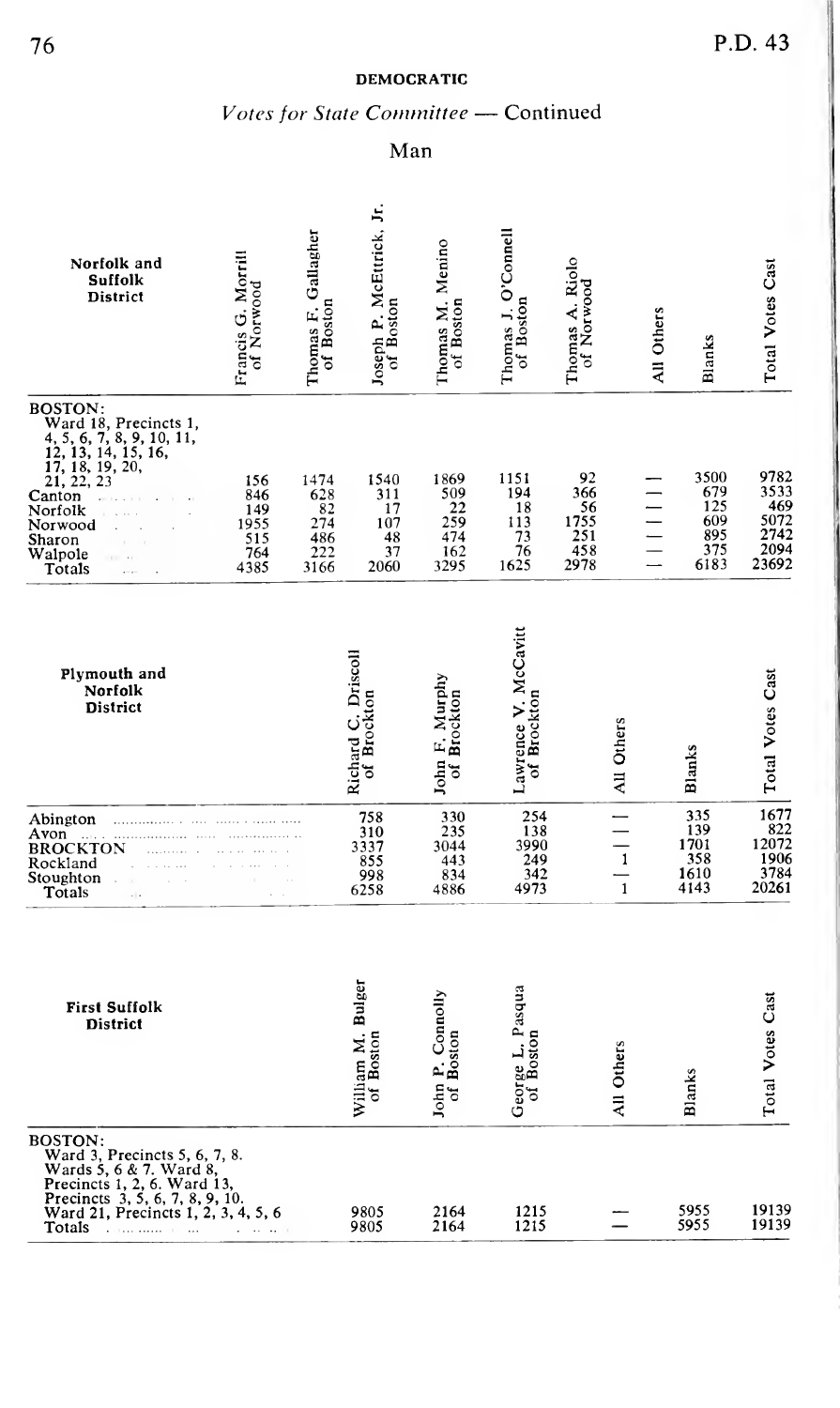# Votes for State Committee — Continued

| <b>Second Suffolk</b><br>District                                                                                                                                                                                      | Daryl T. Gorham<br>of Boston                                                                                    | All Others                    | Blanks                           | Total Votes Cast                      |                                     |                                      |                                       |
|------------------------------------------------------------------------------------------------------------------------------------------------------------------------------------------------------------------------|-----------------------------------------------------------------------------------------------------------------|-------------------------------|----------------------------------|---------------------------------------|-------------------------------------|--------------------------------------|---------------------------------------|
| <b>BOSTON:</b><br>Ward 4. Ward 8, Precincts 3, 4, 5, 7. Ward 9.<br>Ward 10, Precincts 1, 2, 5, 6, 7. Ward 11,<br>Precincts 1, 2, 3. Ward 12. Ward 13, Precincts 1,<br>2, 4. Ward 14. Ward 18, Precincts 2, 3<br>Totals |                                                                                                                 |                               |                                  | 1486<br>1486                          |                                     | 7855<br>7855                         | 9341<br>9341                          |
| Suffolk, Essex<br>and Middlesex<br><b>District</b>                                                                                                                                                                     |                                                                                                                 |                               |                                  | George R. McCarthy<br>of Everett      | All Others                          | Blanks                               | Total Votes Cast                      |
| <b>CHELSEA</b><br><b>EVERETT</b><br><b>REVERE</b><br><b>Saugus</b><br>Totals                                                                                                                                           | the contract of the contract of the contract of the contract of the contract of the contract of the contract of |                               |                                  | 2228<br>3040<br>3736<br>1801<br>10805 | 4<br>$\mathbf{1}$<br>$\overline{5}$ | 2082<br>2639<br>3706<br>1133<br>9560 | 4314<br>5679<br>7443<br>2934<br>20370 |
| Suffolk and<br>Middlesex<br><b>District</b>                                                                                                                                                                            | Francis T. Consilvio<br>of Boston                                                                               | James J. Cushman<br>of Boston | Edward F. DeLuca<br>of Cambridge | David E. Sullivan<br>of Cambridge     | All Others                          | Blanks                               | Total Vote Cast                       |
| <b>BOSTON:</b><br>Wards 1, 2. Ward 3,<br>Precincts 1, 2, 3, 4<br>CAMBRIDGE:<br>Wards 1, 2, 3, 4, 5, 6, 8<br>Winthrop<br>Totals                                                                                         | 2845<br>508<br>677<br>4030                                                                                      | 2773<br>351<br>352<br>3476    | 952<br>1954<br>183<br>3089       | 727<br>4875<br>648<br>6250            | $\mathbf{1}$<br>$\mathbf{1}$        | 3136<br>3501<br>1249<br>7886         | 10433<br>11190<br>3109<br>24732       |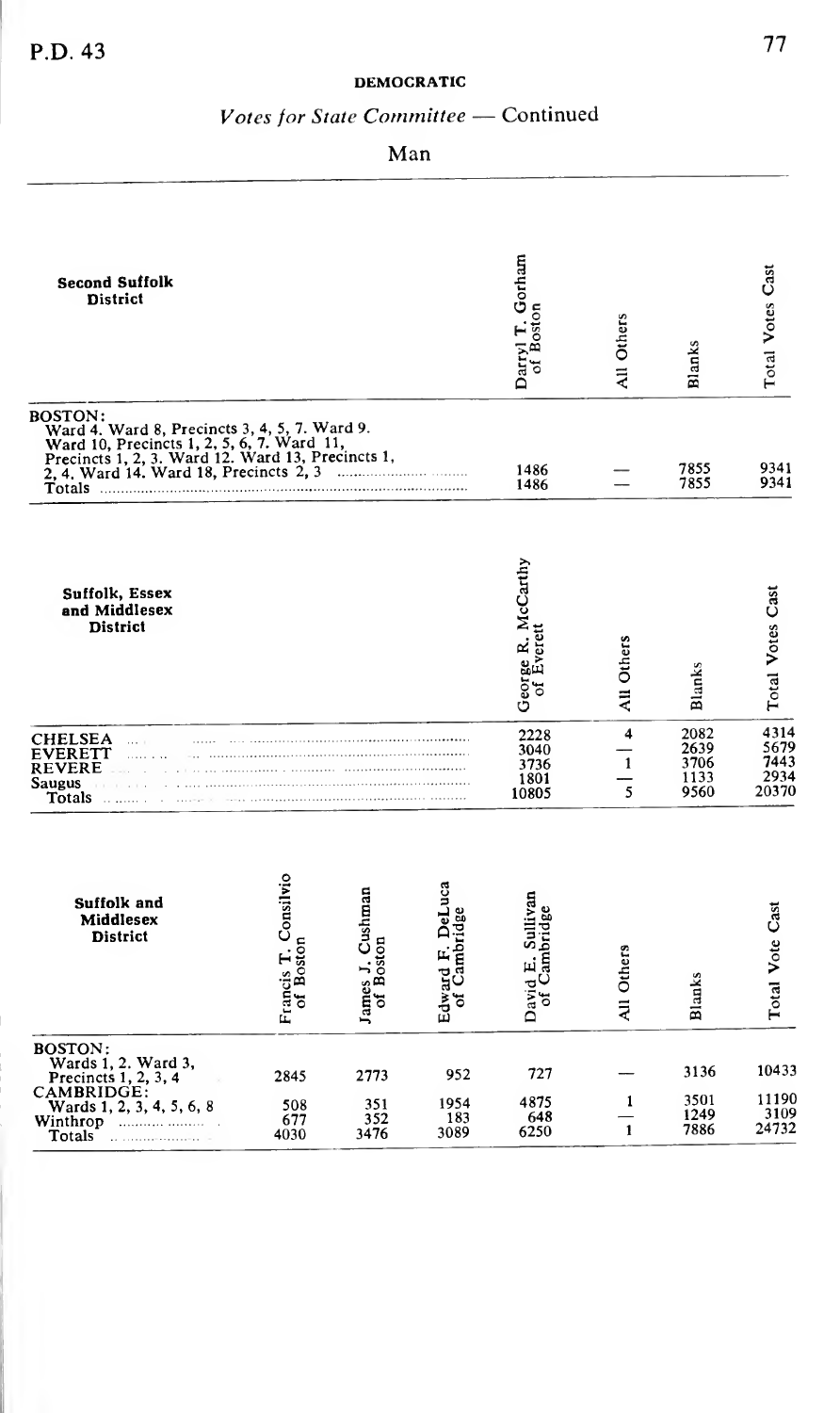| <i>Votes for State Committee</i> — Continued |  |  |
|----------------------------------------------|--|--|
|----------------------------------------------|--|--|

| Man |  |
|-----|--|
|-----|--|

| <b>First Suffolk</b><br>and Norfolk<br><b>District</b>                                                                                                                                                                                      | Robert L. Cawley<br>of Boston   | James C. Regan<br>of Boston      | Jack Walsh<br>of Boston         | All Others               | Blanks                             | Total Votes Cast                  |
|---------------------------------------------------------------------------------------------------------------------------------------------------------------------------------------------------------------------------------------------|---------------------------------|----------------------------------|---------------------------------|--------------------------|------------------------------------|-----------------------------------|
| <b>BOSTON:</b><br>Wards 10, Precincts<br>3, 4, 8, 9. Ward 11.<br>Precincts 4, 5, 6, 7, 8, 9,<br>10. Wards 19, 20<br>Dedham<br>The Common<br>and and a<br>Westwood<br>$\sim$<br>Totals<br>÷<br>$\alpha$ , and an $\alpha$ -part<br>$\bar{z}$ | 5898<br>2123<br>883<br>8904     | 1972<br>836<br>337<br>3145       | 1721<br>519<br>205<br>2445      |                          | 6131<br>1026<br>$\frac{530}{7687}$ | 15722<br>4504<br>1955<br>22181    |
| <b>Second Suffolk</b><br>and Norfolk<br>District                                                                                                                                                                                            | Lawrence S. DiCara<br>of Boston | Charles R. Cochran<br>of Boston  | John R. Doogan<br>of Boston     | All Others               | Blanks                             | <b>Total Votes Cast</b>           |
| <b>BOSTON:</b><br>Wards 15, 16, 17<br>Milton<br>an international contract the community of the community<br>Randolph<br>a martin de la companiencia de<br>Totals<br><b>Service Committee</b><br>and a manual                                | 4623<br>3031<br>2142<br>9796    | 810<br>1139<br>1141<br>3090      | 1606<br>906<br>650<br>3162      | 10<br>$\mathbf{1}$<br>11 | 4073<br>1385<br>1367<br>6825       | 11122<br>6462<br>5300<br>22884    |
| <b>First Worcester</b><br>District                                                                                                                                                                                                          | John A. Cormier<br>of Worcester | Mel L. Greenberg<br>of Worcester | P. Stephen Turo<br>of Worcester | All Others               | Blanks                             | Total Votes Cast                  |
| Clinton<br>the contract communication of the communication<br>W. Boylston                                                                                                                                                                   | 116<br>641<br>1070<br>201       | $^{65}_{125}$<br>331<br>90       | 96<br>728<br>1012<br>184        |                          | 59<br>497<br>518<br>130            | $\frac{336}{1991}$<br>2931<br>605 |
| WORCESTER:<br>Wards 1, 2, 3, 4, 9, 10<br>Totals                                                                                                                                                                                             | 3125<br>5153                    | 2642<br>3253                     | 4220<br>6240                    |                          | 2660<br>3864                       | 12647<br>18510                    |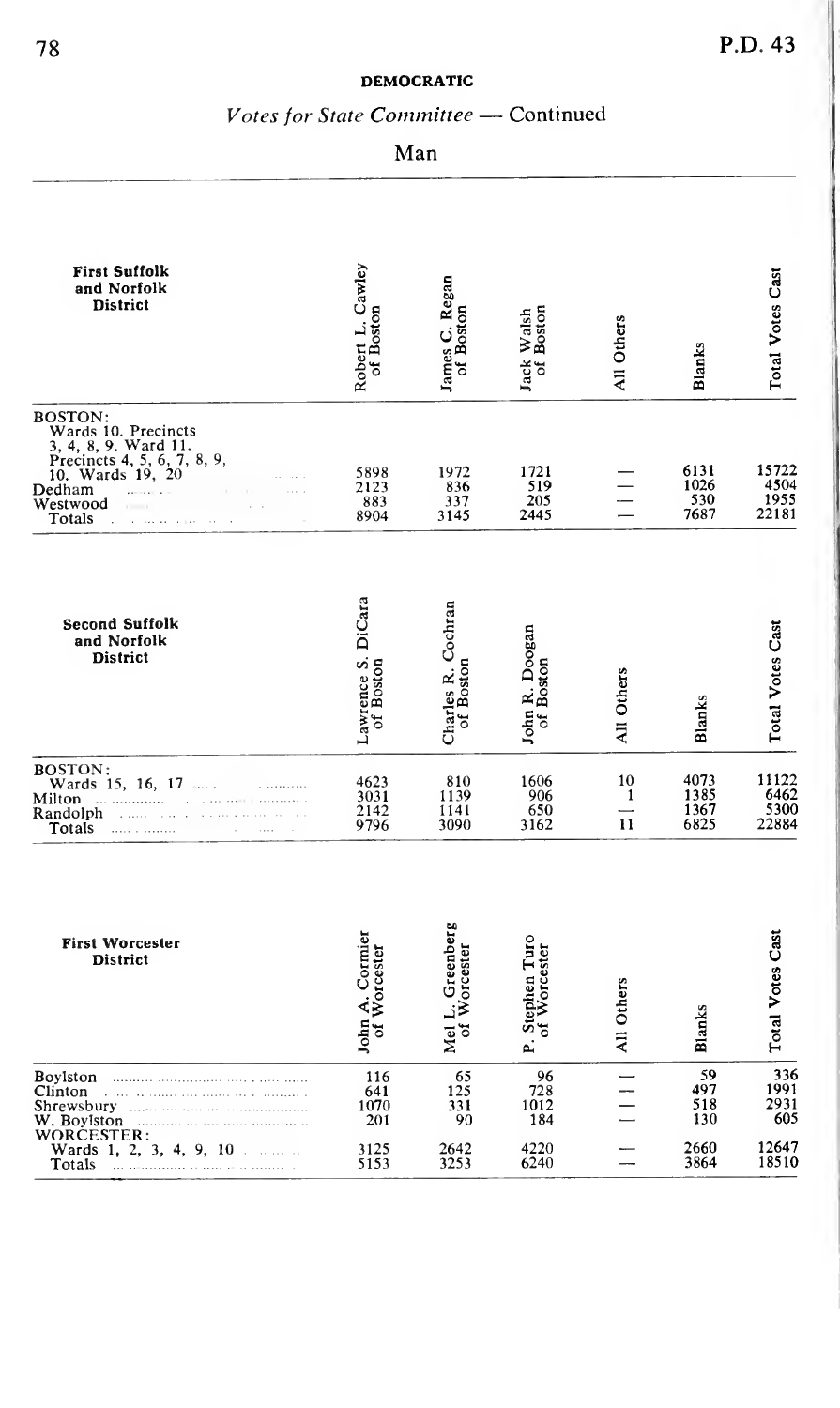#### DEMOCRATIC

### Votes for State Committee — Continued

### Man

| <b>Second Worcester</b><br>District                                                                                                                                                                                                                                                                                                                                                                                                                                                                                              |                                                            | John M. O'Connor<br>of Fitchburg                                                                | Fitchburg<br>John Quatrale<br>ಕ                                                            | All Others                                                              | Blanks                                                                                  | Total Votes Cast                                                                                     |
|----------------------------------------------------------------------------------------------------------------------------------------------------------------------------------------------------------------------------------------------------------------------------------------------------------------------------------------------------------------------------------------------------------------------------------------------------------------------------------------------------------------------------------|------------------------------------------------------------|-------------------------------------------------------------------------------------------------|--------------------------------------------------------------------------------------------|-------------------------------------------------------------------------|-----------------------------------------------------------------------------------------|------------------------------------------------------------------------------------------------------|
| Ashburnham<br>the communication of the communication of the communication<br><b>FITCHBURG</b><br><b>GARDNER</b><br>a massacre in successive contract the community of the company<br>Holden<br>Lancaster<br><b>LEOMINSTER</b><br>and a communication of the communication<br>Lunenburg<br>de la componencia componencia en especies<br>Oakham<br>$\cdots$<br>Princeton<br>Rutland<br><b>College</b><br>The contract of the con-<br>Sterling<br>Westminster<br>Totals<br><b>Contract</b><br>$10 - 10$<br>and the state of<br>1.11 | and a series and control                                   | 251<br>2701<br>1423<br>499<br>88<br>218<br>1774<br>385<br>59<br>93<br>191<br>251<br>296<br>8229 | 92<br>1363<br>422<br>204<br>19<br>73<br>745<br>147<br>20<br>16<br>63<br>109<br>113<br>3386 | $\mathbf{1}$<br>$\mathbf{1}$<br>$\mathbf{1}$<br>$\overline{\mathbf{3}}$ | 90<br>598<br>491<br>399<br>35<br>96<br>615<br>108<br>27<br>68<br>68<br>90<br>90<br>2775 | 434<br>4663<br>2336<br>1102<br>142<br>387<br>3135<br>640<br>106<br>177<br>322<br>450<br>499<br>14393 |
| Worcester and<br>Middlesex<br><b>District</b>                                                                                                                                                                                                                                                                                                                                                                                                                                                                                    | Thomas X. Cotter<br>of Worcester                           | 5<br>Thomas J. Fox,<br>of Millbury                                                              | Rouleau<br>of Worcester<br>щ<br>Leo:                                                       | All Others                                                              | Blanks                                                                                  | Total Votes Cast                                                                                     |
| Grafton<br>$Hopkinton$<br>Leicester<br>the communication of<br>Millbury<br>Southborough<br>Upton<br>The company of the company<br>Westborough                                                                                                                                                                                                                                                                                                                                                                                    | 257<br>118<br>175<br>497<br>107<br>143<br>202<br>73<br>380 | 627<br>112<br>186<br>336<br>1347<br>80<br>152<br>144<br>373                                     | 133<br>74<br>52<br>212<br>50<br>58<br>63<br>26<br>122                                      |                                                                         | 247<br>115<br>199<br>245<br>114<br>115<br>236<br>90<br>341                              | 1264<br>419<br>612<br>1290<br>1618<br>396<br>653<br>333<br>1216                                      |

1138<br>4495

4280<br>6232

1878<br>2668

 $\overline{\phantom{0}}$  $\equiv$  1970<br>3672

9266<br>17067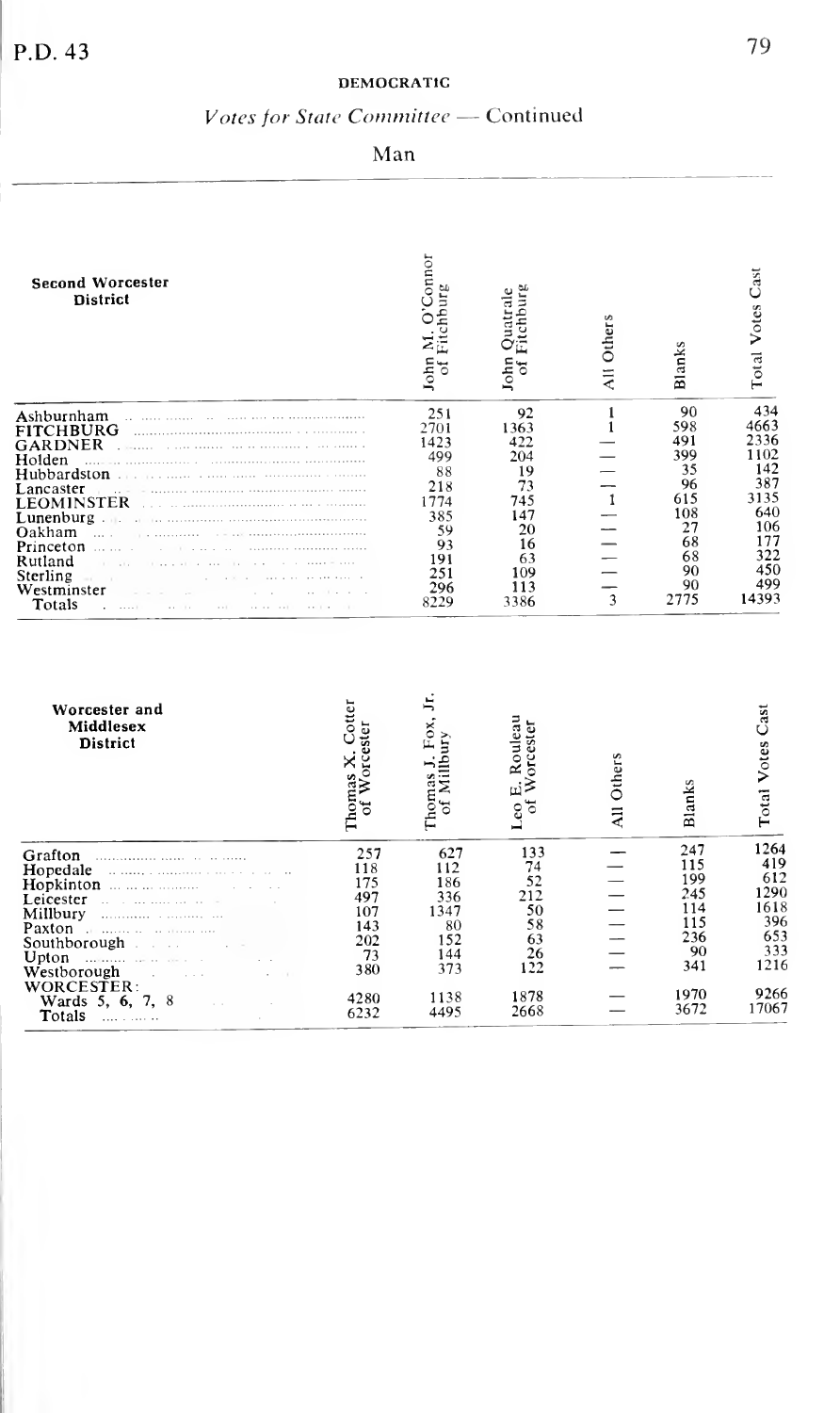# Votes for State Committee — Continued

| Worcester and<br>Norfolk<br><b>District</b>                                                                                                                                                                                                                                 | 통형   | S<br>Other | Blanks | ast<br>υ<br>Votes<br><b>Total</b> |
|-----------------------------------------------------------------------------------------------------------------------------------------------------------------------------------------------------------------------------------------------------------------------------|------|------------|--------|-----------------------------------|
| Auburn                                                                                                                                                                                                                                                                      | 1291 |            | 746    | 2037                              |
| Bellingham                                                                                                                                                                                                                                                                  | 1169 |            | 496    | 1665                              |
| <b>Blackstone</b>                                                                                                                                                                                                                                                           | 484  |            | 223    | 707                               |
| Douglas                                                                                                                                                                                                                                                                     | 171  |            | 110    | 281                               |
| Dudley<br>and the company company of the second company of the company of                                                                                                                                                                                                   | 562  |            | 400    | 962                               |
| Mendon<br>a concerned the contract of the<br>The Commission of the Commission of the Commission of the Commission of the Commission of the Commission of the Commission of the Commission of the Commission of the Commission of the Commission of the Commission of the Co | 129  |            | 64     | 193                               |
| Milford<br><br>and the companies of the companies and                                                                                                                                                                                                                       | 1345 |            | 679    | :024                              |
| Millville<br>the company of the company of the company of the company of the company of the company of the company of the company of the company of the company of the company of the company of the company of the company of the company<br>$\sim$ 100 $-$                | 165  |            | 64     | 229                               |
| Northbridge                                                                                                                                                                                                                                                                 | 261  |            |        | 786                               |
| Oxford<br>The contract of the commission of the commission of the contract of the contract of the contract of the contract of the contract of the contract of the contract of the contract of the contract of the contract of the contra                                    | 421  | 6          | 495    | 922                               |
| Southbridge                                                                                                                                                                                                                                                                 | 686  |            | ־מו    | 759                               |
| Sutton<br><b>Contract</b>                                                                                                                                                                                                                                                   | 266  |            |        | 507                               |
| Uxbridge<br>The company of the contract and company and contract the company                                                                                                                                                                                                | 665  |            | 292    | 957                               |
| Webster<br>a company and the company of the company who concerned                                                                                                                                                                                                           | 932  |            |        | 555                               |
| Totals                                                                                                                                                                                                                                                                      | 8547 | 8          | 6029   | 14584                             |

| Worcester, Franklin,<br>Hampden and<br>Hampshire<br><b>District</b> |                                                                                                                                                                                                                                | urek<br>Stanley<br>៵ | Abbott<br>ilbraham<br>Robert<br>៵ | Others<br>Ę | Blanks   | ä<br>ن<br>Votes<br>Total |
|---------------------------------------------------------------------|--------------------------------------------------------------------------------------------------------------------------------------------------------------------------------------------------------------------------------|----------------------|-----------------------------------|-------------|----------|--------------------------|
| Athol                                                               |                                                                                                                                                                                                                                | 372                  | 170                               |             | 154      | 696                      |
| Barre                                                               | analist and interested the communities are received there                                                                                                                                                                      | 294                  | 50                                |             | 72       | 416                      |
| Belchertown                                                         |                                                                                                                                                                                                                                | 278                  | 211                               |             | 185      | 674                      |
| <b>Brimfield</b>                                                    | a construction of the contract of the construction of the construction of the construction of the construction                                                                                                                 | 78                   | 92                                |             | 49       | 219                      |
| <b>Brookfield</b>                                                   | and a resonance of the control of the                                                                                                                                                                                          | 96                   | 44                                |             | 52       | 192                      |
| Charlton                                                            |                                                                                                                                                                                                                                | 191                  | 149                               |             | 114      | 454                      |
|                                                                     | and the second company of the company of the company of the second company of the second company of the second company of the second company of the second company of the second company of the second company of the second c | 96                   | 40                                |             | 31       | 167                      |
| E. Brookfield                                                       | and a man and the communities                                                                                                                                                                                                  | 103                  | 415                               |             | 895      | 1413                     |
| E. Longmeadow                                                       |                                                                                                                                                                                                                                | 54                   | 276                               |             | 82       | 412                      |
| Hampden                                                             | The contract and contract and contract and contract and contract the                                                                                                                                                           | 257                  | 56                                |             | 32       | 345                      |
|                                                                     |                                                                                                                                                                                                                                | 40                   | 53                                |             | 31       | 124                      |
| Holland                                                             | The company of the company of the company of the company of the company of the                                                                                                                                                 | 230                  | 355                               |             | 137      | 722                      |
| Monson                                                              | The property of the company and the company of the company of the company of the company of the company of the                                                                                                                 | 42                   | 13                                |             | 6        | 61                       |
| New Braintree                                                       | the community of the community of the community                                                                                                                                                                                | 31                   | 18                                |             | 29       | 78                       |
| New Salem                                                           | and the company of the company of the company of the company of the company of the company of the company of the company of the company of the company of the company of the company of the company of the company of the comp |                      | 74                                |             | 86       | 431                      |
| No. Brookfield                                                      | The proposition of the community of the community of                                                                                                                                                                           | 271<br>170           | 89                                |             | 88       | 347                      |
| Orange                                                              | announced a summer and terms made in prime to                                                                                                                                                                                  |                      |                                   |             | 260      | 398                      |
| Palmer                                                              | argument of the company of the company company company of the company of the company of the company of the company of the company of the company of the company of the company of the company of the company of the company of | 605                  | 533                               |             | 32       | 149                      |
|                                                                     |                                                                                                                                                                                                                                | 82                   | 35                                |             | 9        | 51                       |
|                                                                     |                                                                                                                                                                                                                                | 30                   | 12                                |             | 20       | 80                       |
|                                                                     |                                                                                                                                                                                                                                | 39                   | 21                                |             | 210      | 845                      |
| Spencer                                                             | 22 The company programmed works the mo-                                                                                                                                                                                        | 438                  | 197                               |             | 306      | 505                      |
| Sturbridge                                                          | the company and construction of the company of the company of the company of the company of the company of the company of the company of the company of the company of the company of the company of the company of the compan | 106                  | 93                                |             |          | 484                      |
|                                                                     |                                                                                                                                                                                                                                | 269                  | 128                               |             | 87<br>24 | 131                      |
| Wales                                                               | a sale of the state of the company and the company of the                                                                                                                                                                      | 36                   | 71                                |             | 139      | 152                      |
| Ware                                                                |                                                                                                                                                                                                                                | 879                  | 134                               |             |          | 412                      |
| Warren                                                              |                                                                                                                                                                                                                                | 287                  | 65                                |             | 60       | 231                      |
| W. Brookfield                                                       |                                                                                                                                                                                                                                | 141                  | 42                                |             | 48       | 237                      |
| Wilbraham                                                           | ×.                                                                                                                                                                                                                             | 194                  | 619                               |             | 424      |                          |
| Winchendon                                                          | 10.00                                                                                                                                                                                                                          | 175                  | 133                               |             | 95       | 403                      |
| Totals                                                              |                                                                                                                                                                                                                                | 5884                 | 4188                              |             | 3757     | 13829                    |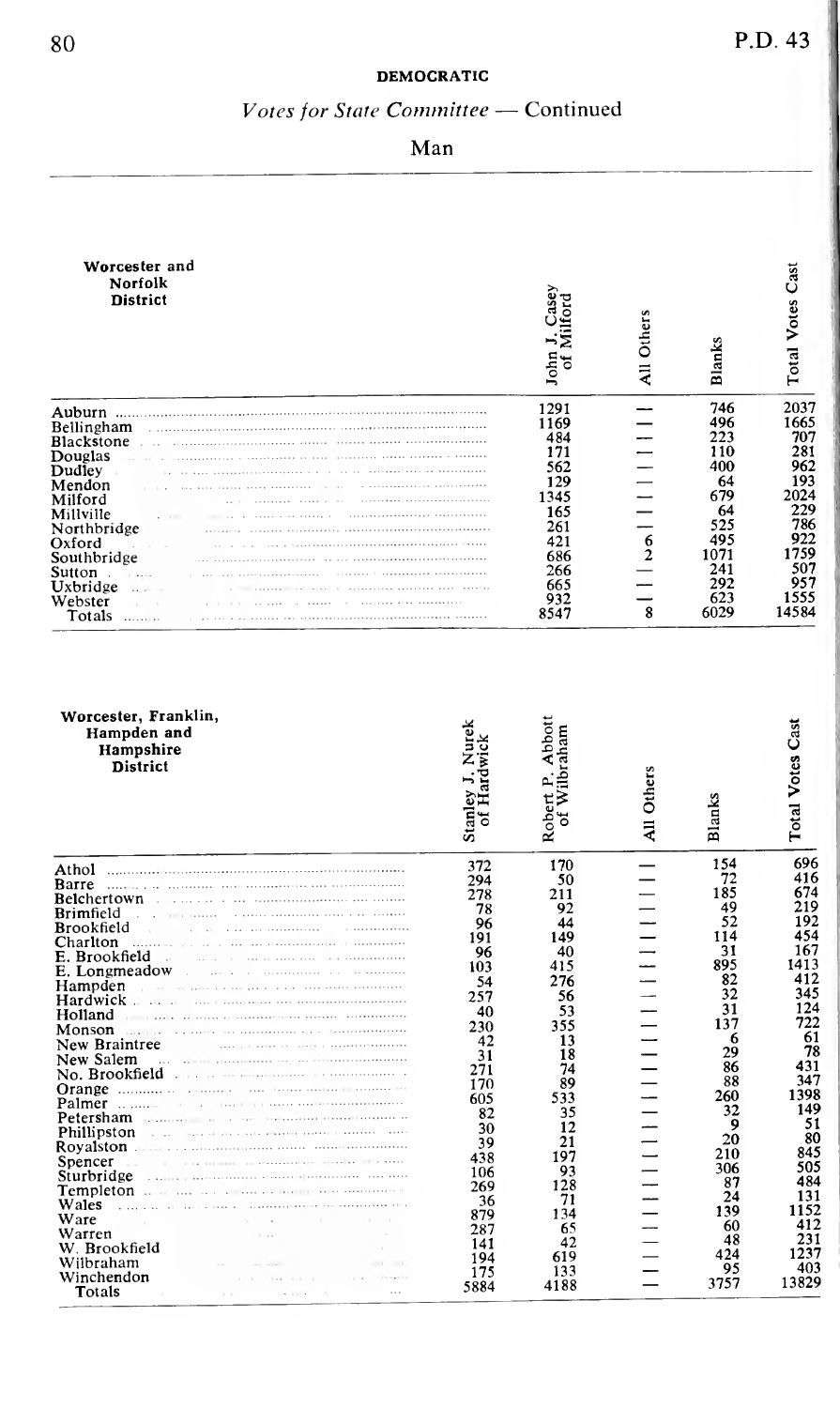### Votes for State Committee

### Woman

| Berkshire<br>District                                                                                                                                                                                                                                                                                                                                                                                                                                                                                                                                                                                          |                                                                                                   | Eleanor M. Clary<br>of Pittsfield<br>Pittsfield                                                                                                                                     | All Others | Blanks                                                                                                                                                                | Total Votes Cast                                                                                                                                                              |
|----------------------------------------------------------------------------------------------------------------------------------------------------------------------------------------------------------------------------------------------------------------------------------------------------------------------------------------------------------------------------------------------------------------------------------------------------------------------------------------------------------------------------------------------------------------------------------------------------------------|---------------------------------------------------------------------------------------------------|-------------------------------------------------------------------------------------------------------------------------------------------------------------------------------------|------------|-----------------------------------------------------------------------------------------------------------------------------------------------------------------------|-------------------------------------------------------------------------------------------------------------------------------------------------------------------------------|
| Adams<br>Alford<br>and and the<br><b>Contract</b><br><b>COLLECTION</b><br>Becket<br>Cheshire<br>$\sim$<br>Clarksburg<br>Dalton<br>Florida<br>.<br>Great Barrington<br><b>Contractor</b><br>Hancock<br>$\sim$<br>Hinsdale<br><b>Service</b><br>Lanesborough<br>The Control<br><b>College</b><br>Lee<br><b>Contractor</b><br>The Control<br>Lenox<br>New Ashford<br><b>NORTH ADAMS</b><br>Peru<br>PITTSFIELD<br>Richmond<br>Savov<br>$\sim$<br>Stockbridge<br>Tyringham<br>Washington<br>$\mathbf{r} = \mathbf{r}$<br>West Stockbridge<br>Williamstown<br>Windsor<br>$\sim 10^{-1}$<br>$\sim$ 11<br>Totals<br>÷. | $\sim$                                                                                            | 711<br>23<br>$\overline{35}$<br>149<br>81<br>502<br>40<br>155<br>21<br>86<br>145<br>188<br>300<br>8<br>913<br>28<br>2859<br>104<br>25<br>158<br>14<br>37<br>75<br>515<br>40<br>7212 |            | 393<br>23<br>54<br>130<br>59<br>196<br>36<br>310<br>18<br>59<br>176<br>350<br>431<br>3<br>687<br>21<br>3977<br>64<br>25<br>118<br>20<br>22<br>56<br>327<br>18<br>7573 | 1104<br>46<br>89<br>279<br>140<br>698<br>76<br>465<br>39<br>145<br>321<br>538<br>731<br>11<br>1600<br>49<br>6836<br>168<br>50<br>276<br>34<br>59<br>131<br>842<br>58<br>14785 |
| <b>Bristol</b><br><b>District</b>                                                                                                                                                                                                                                                                                                                                                                                                                                                                                                                                                                              | Ida Cabral<br>of Fall River                                                                       | Joan M. Menard<br>of Somerset                                                                                                                                                       | All Others | Blanks                                                                                                                                                                | Total Votes Cast                                                                                                                                                              |
| Acushnet<br>÷.<br>Berkley<br>the company of the company of the company of the company of the company of the company of the company of the company of the company of the company of the company of the company of the company of the company of the company<br><b>FALL RIVER</b><br>Freetown<br>a complete and considerable<br><b>COLLA</b><br>Somerset<br>the contract of the contract of the<br>Westport<br><b>Contract Contract</b><br>Totals                                                                                                                                                                | 441<br>45<br>5844<br>211<br>692<br>558<br><b>Contractor</b><br>7791<br>$\mathcal{L}^{\text{max}}$ | 586<br>68<br>5261<br>232<br>1654<br>703<br>8504                                                                                                                                     |            | 262<br>40<br>1912<br>99<br>160<br>217<br>2690                                                                                                                         | 1289<br>153<br>13017<br>542<br>2506<br>1478<br>18985                                                                                                                          |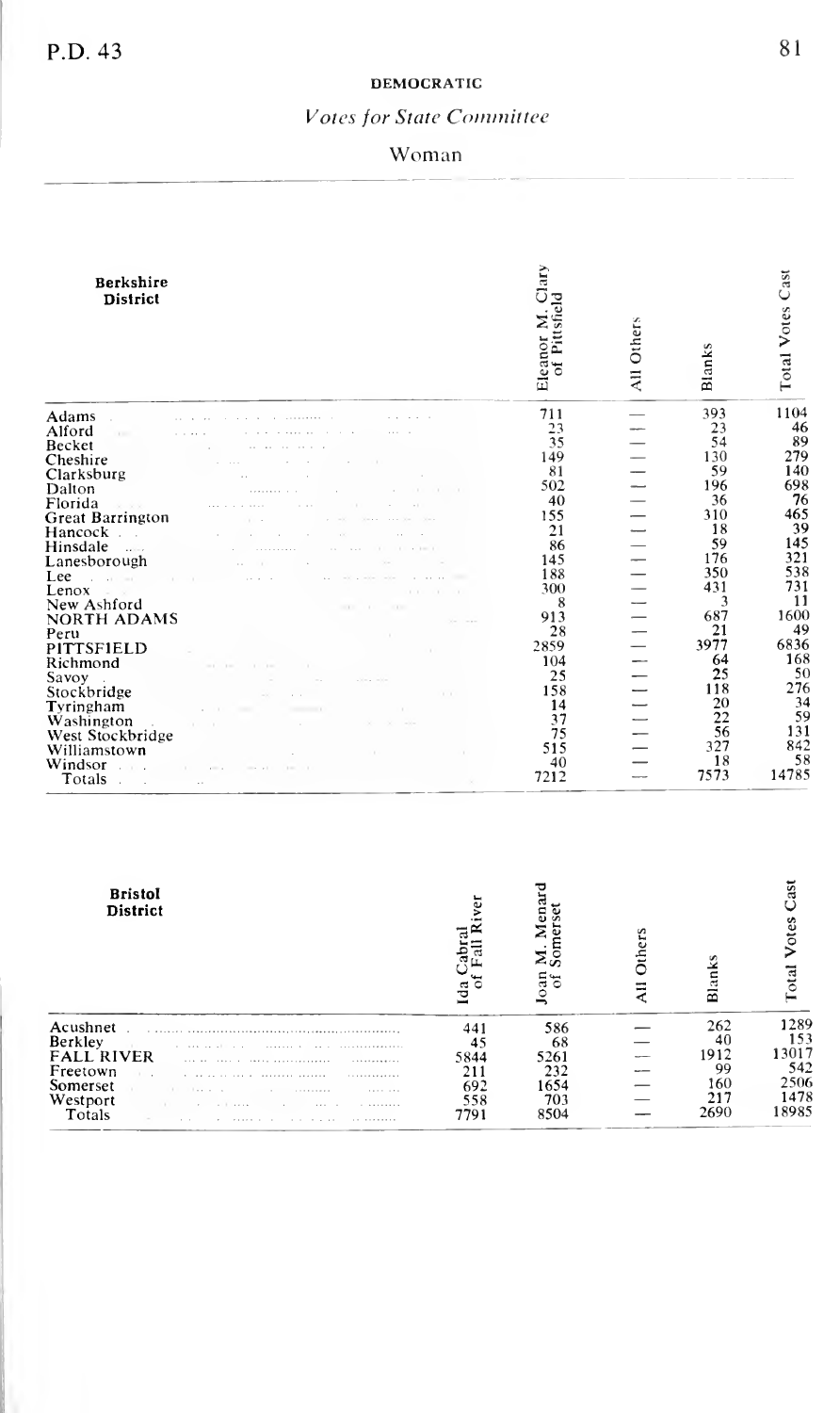# Votes for State Committee — Continued

### Woman

| <b>Bristol</b> and<br>Norfolk<br>District                                                                                                                                                                                                                                                                                                                                                                                          |                                                                                                                                           | Janine M. Corr<br>of Taunton                                                                                                    | All Others                                                                                                                                                                                                                                                                                                                                                                                                                                                                                                                                                                            | Blanks                                                                                                                         | Total Votes Cast                                                                                                                                 |
|------------------------------------------------------------------------------------------------------------------------------------------------------------------------------------------------------------------------------------------------------------------------------------------------------------------------------------------------------------------------------------------------------------------------------------|-------------------------------------------------------------------------------------------------------------------------------------------|---------------------------------------------------------------------------------------------------------------------------------|---------------------------------------------------------------------------------------------------------------------------------------------------------------------------------------------------------------------------------------------------------------------------------------------------------------------------------------------------------------------------------------------------------------------------------------------------------------------------------------------------------------------------------------------------------------------------------------|--------------------------------------------------------------------------------------------------------------------------------|--------------------------------------------------------------------------------------------------------------------------------------------------|
| ATTLEBORO<br>Dighton<br>No Attleborough<br>Plainville<br>Raynham<br>Rehoboth<br>Seekonk<br>Swansea<br><b>TAUNTON</b><br>Wrentham<br>Totals<br>$\sim$<br>$\sim$ $\sim$                                                                                                                                                                                                                                                              | J.<br>.                                                                                                                                   | $\begin{array}{r} 1268 \\ 238 \\ 626 \end{array}$<br>236<br>356<br>153<br>313<br>903<br>2182<br>348<br>6623                     | $\frac{-}{4}$<br>$\frac{-}{1}$<br>$\frac{-}{1}$<br>$\frac{-}{1}$<br>6                                                                                                                                                                                                                                                                                                                                                                                                                                                                                                                 | 801<br>118<br>368<br>121<br>184<br>103<br>160<br>448<br>1590<br>188<br>4081                                                    | 2069<br>356<br>998<br>357<br>$540$<br>$256$<br>$473$<br>$1352$<br>$3772$<br>$537$<br>10710                                                       |
| <b>Bristol</b> and<br>Plymouth<br><b>District</b>                                                                                                                                                                                                                                                                                                                                                                                  |                                                                                                                                           | Margaret D. Xifaras<br>of New Bedford                                                                                           | All Others                                                                                                                                                                                                                                                                                                                                                                                                                                                                                                                                                                            | <b>Blanks</b>                                                                                                                  | Total Votes Cast                                                                                                                                 |
| Dartmouth<br>Fairhaven<br>an ann an 1970. Tha an t-aird an t-aird an t-aird an t-aird an t-aird an t-aird an t-aird an t-aird an t-aird<br>Mattapoisett<br><b>NEW BEDFORD</b><br>Totals                                                                                                                                                                                                                                            | and company of the control<br>$\mathbb{R}^2$                                                                                              | 912<br>666<br>311<br>7882<br>9771                                                                                               | $\frac{1}{2}$                                                                                                                                                                                                                                                                                                                                                                                                                                                                                                                                                                         | 1609<br>1386<br>183<br>4977<br>8155                                                                                            | 2521<br>2052<br>494<br>12861<br>17928                                                                                                            |
| <b>Bristol</b> , Plymouth<br>and Norfolk<br><b>District</b>                                                                                                                                                                                                                                                                                                                                                                        | Arlene R. Chisholm<br>of Middleborough                                                                                                    | Carolyn Morwick<br>of Bridgewater                                                                                               | All Others                                                                                                                                                                                                                                                                                                                                                                                                                                                                                                                                                                            | Blanks                                                                                                                         | Total Votes Cast                                                                                                                                 |
| Bridgewater<br>Carver<br>$\sim$<br>$\alpha=1$ .<br>Duxbury<br>East Bridgewater<br>Easton<br>Foxborough<br>a y la comanda<br>Halifax<br>Hanson<br>$\sim$<br>Kingston<br>Lakeville<br>Mansfield<br>Middleborough<br>Norton<br>Pembroke<br>the company of the company and some<br>Plympton<br>an experience and a construction of<br>Rochester<br>the new country of the country and country<br>West Bridgewater<br>Whitman<br>Totals | 170<br>281<br>353<br>113<br>235<br>414<br>206<br>226<br>255<br>272<br>252<br>1063<br>260<br>480<br>94<br>126<br>$\frac{129}{357}$<br>5286 | 1105<br>60<br>280<br>392<br>626<br>569<br>218<br>354<br>167<br>52<br>471<br>122<br>296<br>545<br>49<br>31<br>339<br>728<br>6404 | $\begin{array}{c} \begin{array}{c} \begin{array}{c} \begin{array}{c} \end{array}\\ \begin{array}{c} \end{array}\\ \begin{array}{c} \end{array}\\ \begin{array}{c} \end{array}\\ \begin{array}{c} \end{array}\\ \begin{array}{c} \end{array}\\ \begin{array}{c} \end{array}\\ \begin{array}{c} \end{array}\\ \begin{array}{c} \end{array}\\ \begin{array}{c} \end{array}\\ \begin{array}{c} \end{array}\\ \begin{array}{c} \end{array}\\ \begin{array}{c} \end{array}\\ \begin{array}{c} \end{array}\\ \begin{array}{c} \end{array}\\ \begin{array}{c} \end{array}\\ \begin{array}{c}$ | 178<br>70<br>310<br>320<br>385<br>381<br>145<br>221<br>193<br>49<br>318<br>161<br>208<br>399<br>46<br>35<br>113<br>361<br>3893 | 1453<br>411<br>943<br>825<br>1246<br>1364<br>569<br>801<br>615<br>$\frac{373}{1041}$<br>1346<br>765<br>424<br>189<br>192<br>581<br>1446<br>15584 |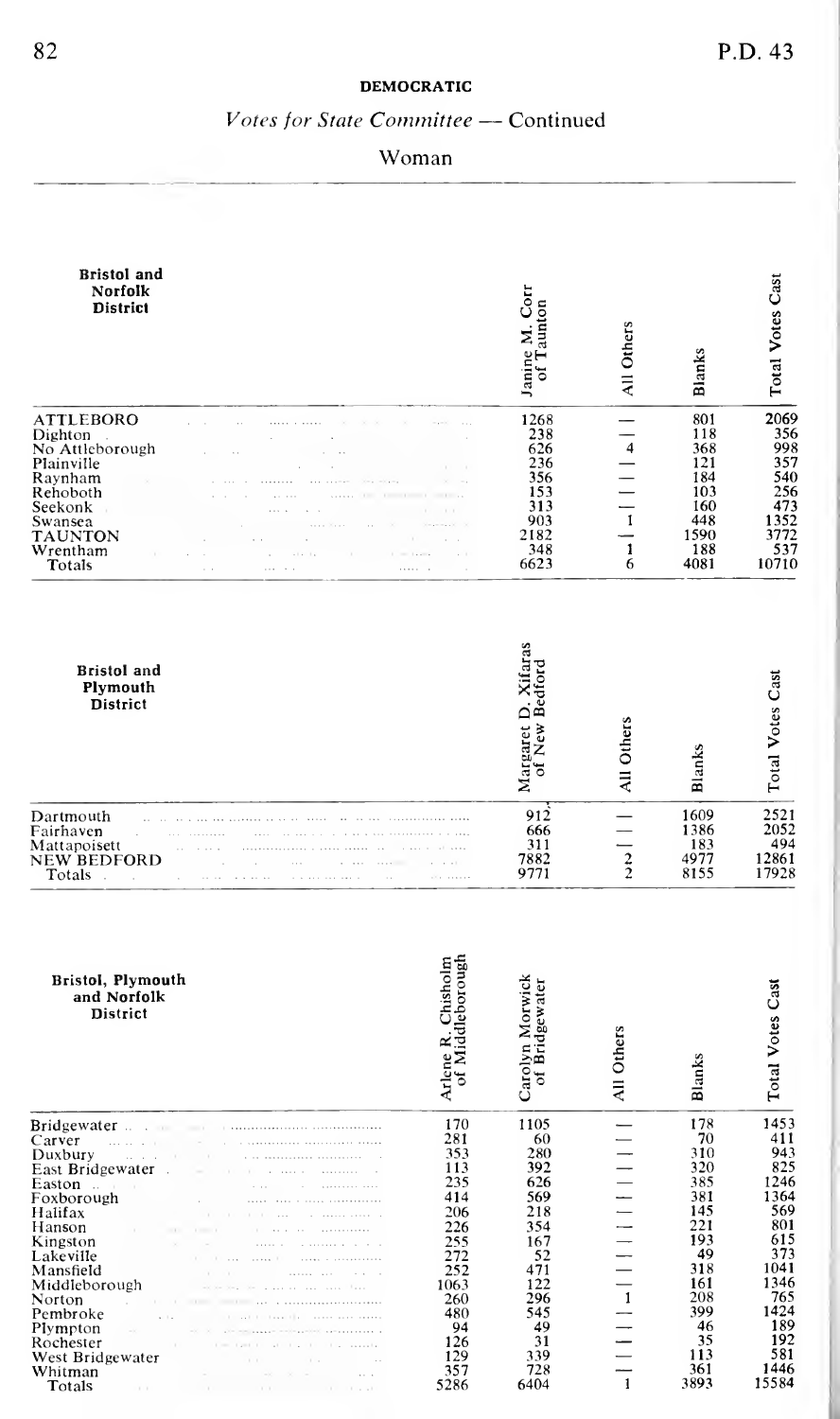#### Votes for State Committee — Continued

# Woman

| Cape, Plymouth<br>and Islands<br>District                                                                                                                                                                                                                                                                                                                                                                                                                                                                                                                                                                                                                                                                                    |                                    | Dorothy S. O'Donnell<br>or Harwich                                                                                                                                                          | All Others                                                                                       | Blanks                                                                                                                                                                              | Total Votes Cast                                                                                                                                                                                |
|------------------------------------------------------------------------------------------------------------------------------------------------------------------------------------------------------------------------------------------------------------------------------------------------------------------------------------------------------------------------------------------------------------------------------------------------------------------------------------------------------------------------------------------------------------------------------------------------------------------------------------------------------------------------------------------------------------------------------|------------------------------------|---------------------------------------------------------------------------------------------------------------------------------------------------------------------------------------------|--------------------------------------------------------------------------------------------------|-------------------------------------------------------------------------------------------------------------------------------------------------------------------------------------|-------------------------------------------------------------------------------------------------------------------------------------------------------------------------------------------------|
| Barnstable<br>The company of the company of<br>ALC: N<br>Bourne<br><b>Committee Committee</b><br>$\sim$<br>$\sim 100$<br>a communication<br><b>Brewster</b><br>v.<br>ΛÜ,<br>Chatham<br>The County of the<br>Chilmark<br>and the control<br>$\sim$ 100<br>Dennis<br><b>CONTRACTOR</b><br>Eastham<br>Edgartown<br>commentary and a<br>Falmouth<br>$\mathbf{r}$<br>Gay Head<br>Gosnold<br>Harwich<br>$\mathbf{r} = \mathbf{r}$<br>Marion<br>Mashpee<br>$\sim$<br>Nantucket<br>$1 - 11$<br>Oak Bluffs<br><b>COLLECTION</b><br>$\mathcal{A} \subset \mathcal{A}$<br>Orleans<br>$\sim$<br>Plymouth<br>Provincetown<br>Sandwich<br>Tisbury<br>Truro<br>Wareham<br>Wellfleet<br>West Tisbury<br>Yarmouth<br>V.<br>Totals<br>$\sim$ . | $\mathbf{1}=\mathbf{1}=\mathbf{1}$ | 1543<br>352<br>325<br>310<br>64<br>731<br>236<br>137<br>1482<br>14<br>6<br>604<br>226<br>243<br>218<br>115<br>298<br>818<br>328<br>400<br>209<br>- 80<br>849<br>184<br>112<br>1053<br>10937 | 35<br>$\overline{\phantom{a}}$<br>$\mathbf{I}$<br>$\mathbf{1}$<br>$\,1\,$<br>$\frac{1}{1}$<br>39 | 845<br>702<br>185<br>157<br>42<br>343<br>122<br>97<br>840<br>27<br>3<br>177<br>105<br>129<br>204<br>62<br>190<br>1895<br>250<br>188<br>104<br>62<br>336<br>133<br>76<br>483<br>7757 | 2423<br>1054<br>510<br>467<br>107<br>1074<br>358<br>234<br>2323<br>41<br>9<br>782<br>331<br>372<br>422<br>177<br>488<br>2713<br>578<br>588<br>313<br>142<br>1186<br>317<br>188<br>1536<br>18733 |
| <b>First Essex</b><br><b>District</b>                                                                                                                                                                                                                                                                                                                                                                                                                                                                                                                                                                                                                                                                                        |                                    | Anna R. Loughlin<br>of Lynn                                                                                                                                                                 | All Others                                                                                       | <b>Blanks</b>                                                                                                                                                                       | Total Votes Cast                                                                                                                                                                                |
| LYNN<br>a an an<br>Lynnfield and a management of the state of the state of the state of the state of the state of the state of the<br>Marblehead<br>$\mathcal{A}(\mathcal{A})$ , and $\mathcal{A}(\mathcal{A})$ are $\mathcal{A}(\mathcal{A})$ , and<br>and the control<br>Nahant<br>$\sim 10^{-11}$<br>Swampscott<br>The process of<br>$\sim$ 100 $\pm$<br>$\sim$ 100 $\mu$                                                                                                                                                                                                                                                                                                                                                 |                                    | 6647<br>854<br>1546<br>467<br>628<br>10142                                                                                                                                                  | $\overline{\mathbf{3}}$<br>$\overline{\mathbf{3}}$                                               | 5590<br>567<br>1364<br>289<br>1624<br>9434                                                                                                                                          | 12237<br>1421<br>2913<br>756<br>2252<br>19579                                                                                                                                                   |